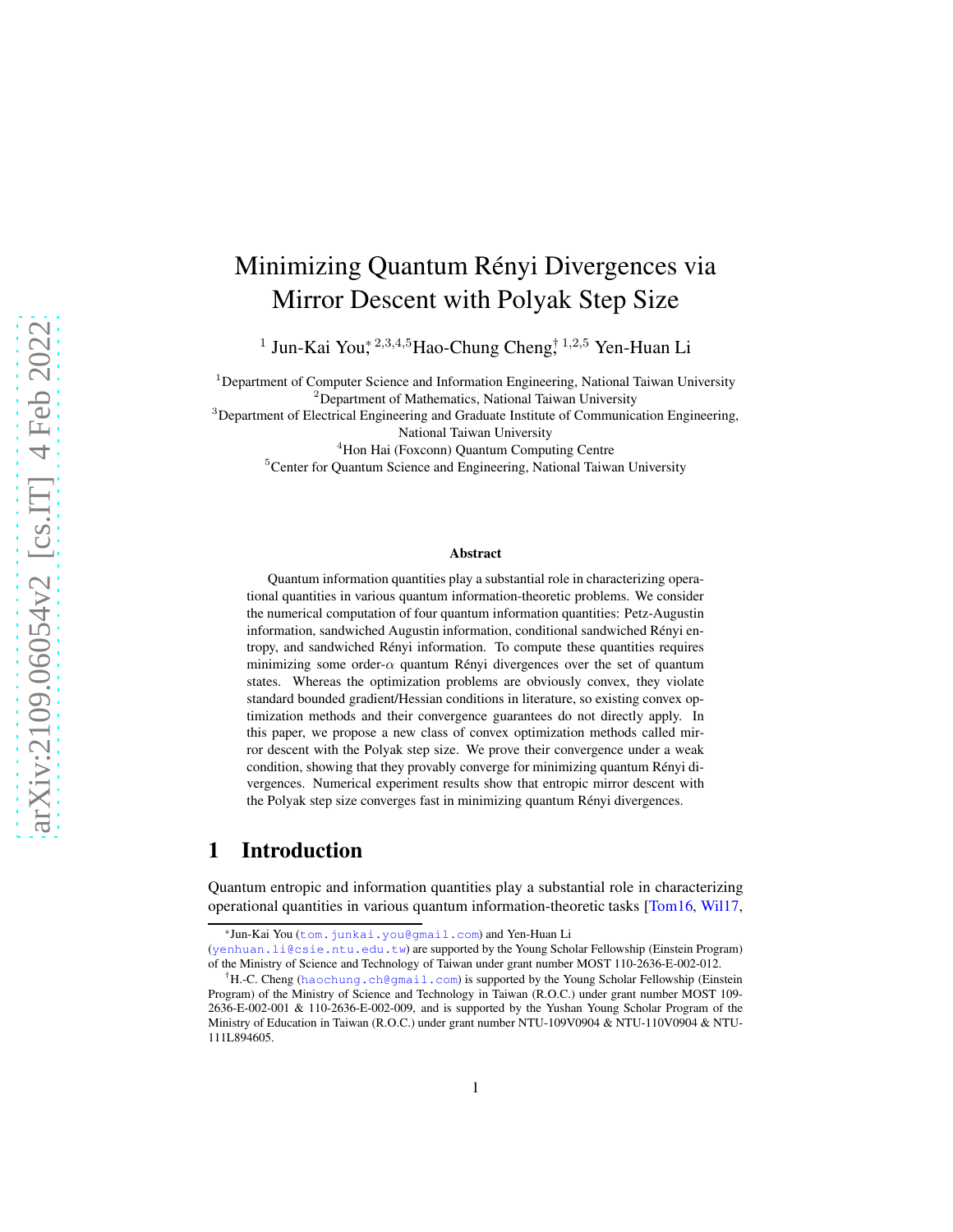[Hay17,](#page-18-0) [KW20\]](#page-18-1). For example, the quantum Augustin and Rényi information determine the error exponent of communications over a classical-quantum channel using certain random codebooks and that of composite quantum hypothesis testing [\[DW17,](#page-17-0) [CHT19,](#page-17-1) [CGH18,](#page-17-2) [MO17,](#page-19-0) [MO21,](#page-19-1) HT16. The quantum conditional Rényi entropies have profound applications to quantum cryptographic protocols, such as bounding the convergence rate of privacy amplification [\[Dup21\]](#page-17-3), analyzing the security of quantum key distributions [\[Ren05,](#page-19-2) [KRS09,](#page-18-3) [Tom12\]](#page-20-2), and bounding the error exponent of source coding with quantum side information [\[CHDH18,](#page-17-4) [CHDH21\]](#page-17-5). The above-mentioned quantities share a common feature—they require optimizing some order- $\alpha$  quantum Rényi divergence over the set of all quantum states. Hence, an efficient algorithm for solving such optimization problems is crucial to understanding the fundamental limit of several quantum information-theoretic tasks.

Numerically optimizing quantum Rényi divergences is a non-trivial task. First, op-posite to the classical<sup>[1](#page-1-0)</sup> scenario where most optimizers have analytic forms, optimizations involving the sandwiched quantum Rényi divergences lack closed-form expressions due to the noncommutative nature. Second, describing a quantum state amounts to determining  $4^n - 1$  parameters when the underlying Hilbert space is an *n*-qubit system. Hence, naïve searching is computationally demanding.

Whereas the problem of optimizing quantum Rényi divergences is obviously convex, standard convex optimization algorithms do not directly apply. Indeed, even projected gradient descent (PGD), arguably the simplest convex optimization algorithm, is not well-defined when optimizing quantum Rényi divergences. Notice that projection (with respect to the Frobenius norm) onto the set of quantum states often results in an extreme point, a low-rank density matrix, of the set of quantum states, and the gradients of quantum Rényi divergences may not exist at a low-rank density matrix. Then, it can happen that PGD is forced to stop at a low-rank iterate far away from the minimizer, because the next iterate is not well-defined. A similar issue also appears in quantum process tomography and is named the "stalling issue" in [\[KBLG18\]](#page-18-4). Indeed, we found it difficult to tune the step size of PGD to make it empirically work in minimizing quantum Rényi divergences, especially when the number of qubits is large.

The stalling issue vanishes if we use a more complicated optimization algorithm called entropic mirror descent (aka the exponentiated gradient method) [\[BT03,](#page-16-0) [LC19,](#page-18-5) [YFT19\]](#page-20-3), as it always generates full-rank iterates. Moreover, entropic mirror descent is known to be scalable with respect to the parameter dimension when the constraint set is the set of quantum states (see, e.g,  $[BTN15]$ ), a desirable feature for quantum information studies. Unfortunately, standard entropic mirror descent lacks a convergence guarantee for minimizing quantum Rényi divergences. Entropic mirror descent is an instance of a class of optimization methods called mirror descent. Standard convergence analyses of mirror descent assume the function to be minimized has a bounded gradient or Hessian [\[AT06,](#page-16-2) [BT03\]](#page-16-0). Recently, the bounded Hessian condition is relaxed to the relative smoothness condition [\[BBT17,](#page-16-3) [LFN18,](#page-18-6) [Teb18\]](#page-20-4). We show in Proposition [3.1](#page-5-0) and Proposition [3.2](#page-6-0) that the bounded gradient/Hessian and relative smoothness conditions do not hold for quantum Rényi divergences.

<span id="page-1-0"></span><sup>&</sup>lt;sup>1</sup>In the classical case, all the underlying density matrices mutually commute, i.e. they share a common eigenbasis.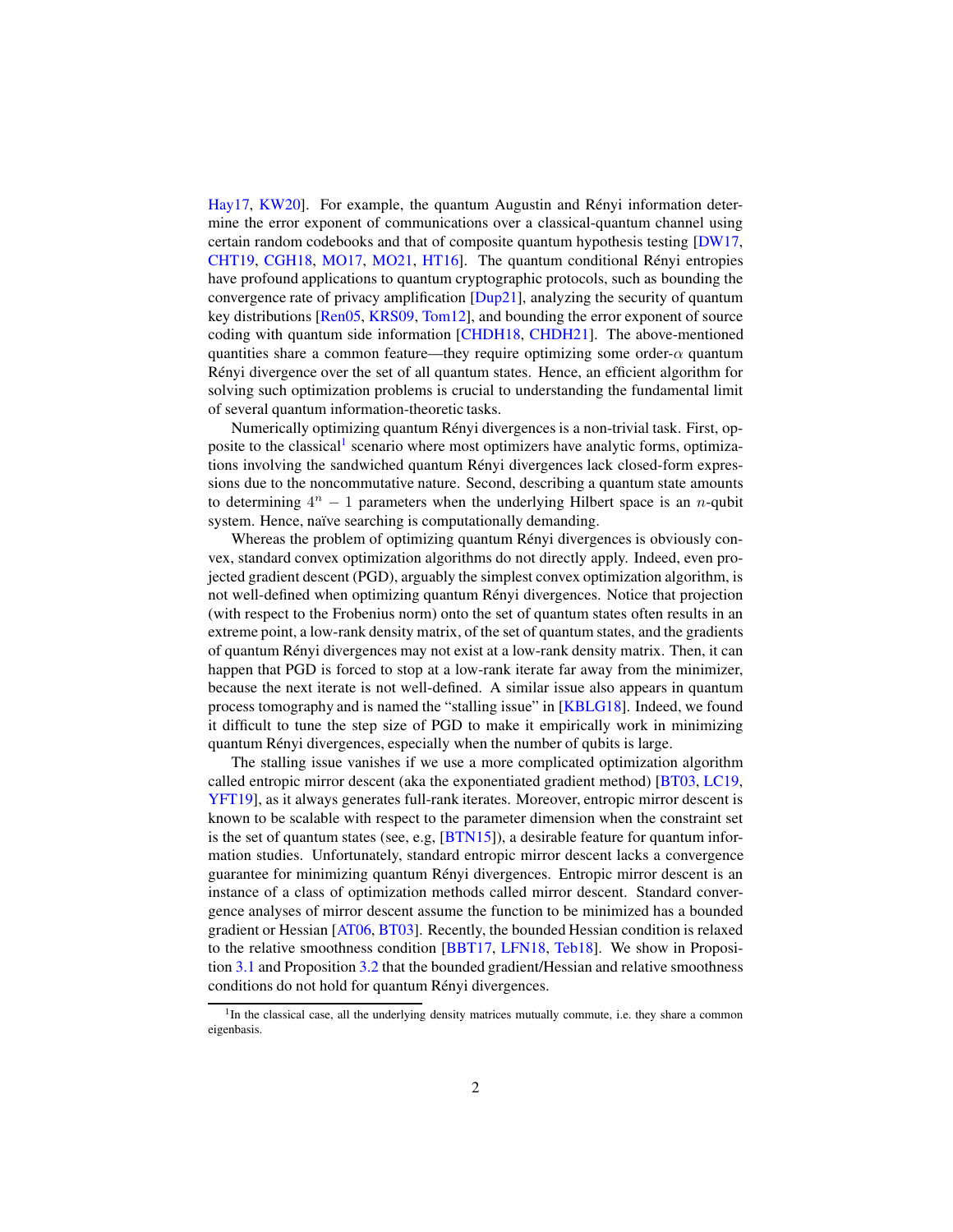With regard to the above discussions, in this paper, we propose a variant of mirror descent called mirror descent with the Polyak step size. We prove its convergence for convex optimization under a very weak assumption that the gradient of the function to be minimized is locally bounded. We highlight the following two contributions.

- In theory, to the best of our knowledge, the proposed method is the first guaranteedto-converge extension of the Polyak step size to mirror descent. Previously, the Polyak step size was only considered for gradient descent-type methods.
- In practice, numerical results show entropic mirror descent with the Polyak step size converges fast for minimizing quantum Rényi divergences. Recall that the stalling issue vanishes with entropic mirror descent. Moreover, it can be checked that our convergence guarantee applies to minimizing quantum Rényi divergences (see Section [5.3\)](#page-12-0).

### <span id="page-2-1"></span>2 Related Work

We are not aware of any existing guaranteed-to-converge method that can minimize various notions of quantum Rényi divergences on the set of quantum states. For the specific task of minimizing the Petz–Rényi divergence of order  $\alpha$  (required for computing the Petz–Augustin information), a fixed-point iteration is proved to converge for  $\alpha \in (0,1]$  in [\[Nak19\]](#page-19-3)<sup>[2](#page-2-0)</sup>, for the commuting case. We show in Section [6](#page-12-1) that a naïve extension of the fixed-point iteration to the non-commutative case seems to converge, but its convergence speed is significantly slower than entropic mirror descent with the Polyak step size.

Mirror descent is a class of convex optimization methods that include, for example, gradient descent and entropic mirror descent as special cases (see, e.g., [\[BT03,](#page-16-0) [NY83\]](#page-19-4)). Unfortunately, existing convergence analyses of mirror descent do not directly apply to minimizing quantum Rényi divergences, which we have already discussed. A variant of entropic mirror descent, entropic mirror descent with Armijo line search, is guaranteed to converge for convex differentiable minimization on the set of quantum states and hence applicable to our problem of minimizing quantum Rényi divergences [\[LC19\]](#page-18-5). We show in Section [6](#page-12-1) that entropic mirror descent with Armijo line search is also significantly slower than entropic mirror descent with the Polyak step size.

The Polyak step size is an adaptive step size selection rule for gradient descenttype methods. Polyak proved the convergence of gradient descent with the Polyak step size for bounded-Hessian and strongly convex functions [\[Pol69\]](#page-19-5) (see also [\[AHKS87,](#page-16-4) [Gof77\]](#page-18-7)). Nedić and Bertsekas proved the convergence of incremental gradient descent with the Polyak step size in [\[NB01\]](#page-19-6), and analyzed the convergence rate in [\[NB00\]](#page-19-7), assuming the function to be minimized has a bounded gradient. Recently, there have been some works on stochastic gradient descent and mirror descent with the Polyak step size [\[BZK20,](#page-16-5) [LVLLJ21,](#page-19-8) [OP19,](#page-19-9) [DLLM21\]](#page-17-6). These recent works, as well as the original Polyak step size, require the optimal value of the optimization problem. This

<span id="page-2-0"></span><sup>&</sup>lt;sup>2</sup>Via private communication with Nakıboğlu, we remark that his approach [\[Nak19,](#page-19-3) Lemma 13] can be extended to proving the asymptotic convergence for the range  $\alpha \in (1, 2)$ .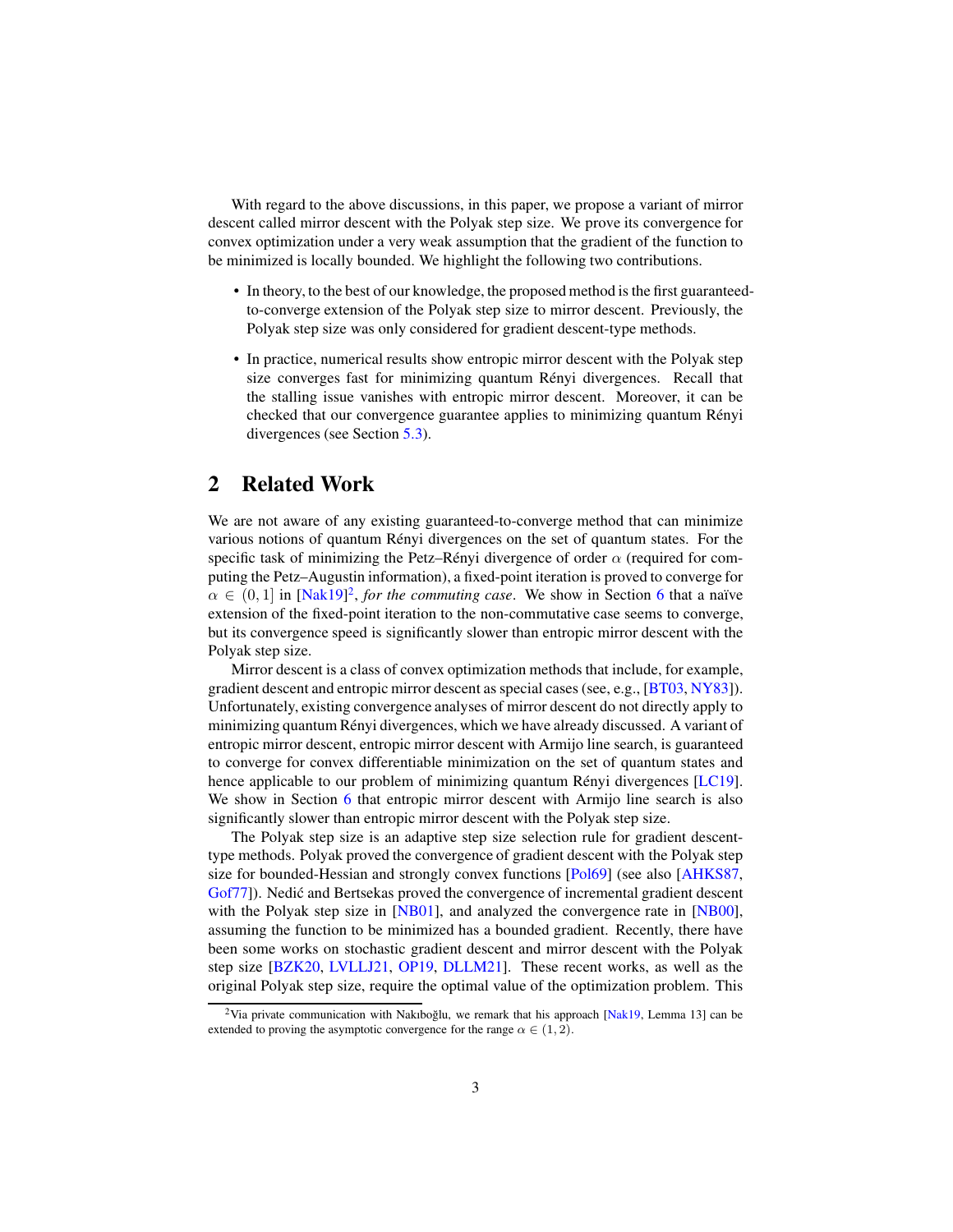requirement is unrealistic for our problem of minimizing quantum Rényi divergences. The step size selection rule we propose is inspired by the "first adjustment" of the Polyak step size introduced in [\[NB01\]](#page-19-6), which replaces the optimal value with a sequence of estimates of the optimal value.

### <span id="page-3-1"></span>3 Problem Formulation

We formulate the four information-theoretic quantities we aim to compute as solutions to optimization problems. Recall that we have addressed the relevance of the quantities in Section [1.](#page-0-0) As our algorithm is a first-order algorithm, we also provide gradient formulas for the four optimization problems.

Throughout this paper,  $\mathcal{H}_B := \mathbb{C}^d$  denotes a d-dimensional Hilbert space. Let  $\mathcal{B}(\mathcal{H}_B)$  be the space of self-adjoint bounded matrices on  $\mathcal{H}_B$  endowed with the Hilbert– Schmidt inner product  $\langle \cdot, \cdot \rangle$ . For any matrix  $\sigma_B \in \mathcal{B}(\mathcal{H}_B)$ , we denote by  $\text{supp}(\sigma_B) :=$  $\{|\psi\rangle \in \mathcal{H}_B \mid \sigma_B |\psi\rangle \neq 0\}$  the support of  $\sigma_B$ . We use  $\|\sigma_B\|_p := (\text{Tr}\left[ |\sigma_B|^p \right])^{1/p}$  to stand for the Schatten p-norm.

The gradient formulas in this section are derived as follows. Given an extended real-valued function  $f : \mathcal{D}(\mathcal{H}_B) \to \mathbb{R} \cup {\{\pm \infty\}}$ , we can represent its Fréchet derivative Df (see e.g. [\[Bha97,](#page-16-6) § X], [\[HP14,](#page-18-8) § 3]) at  $\sigma \in \mathcal{D}(\mathcal{H}_B)$  as a linear functional by

$$
Df(\sigma)[\Delta] = \langle \nabla f(\sigma), \Delta \rangle, \quad \forall \text{ traceless } \Delta \in \mathcal{B}(\mathcal{H}_B),
$$

for some unique bounded matrix  $\nabla f(\sigma)$ . We call  $\nabla f(\sigma)$  the *gradient of* f *at*  $\sigma$ . We further define

dom  $\nabla f \coloneqq {\sigma \in \mathcal{D}(\mathcal{H}_B) : \nabla f(\sigma) \in \mathcal{B}(\mathcal{H}_B)}.$ 

#### 3.1 Petz–Augustin and Sandwiched Augustin Information

Let  $\rho_{XB} = \bigoplus_x P_X(x) \rho_B^x$  be a classical-quantum state on the Hilbert space  $\mathcal{H}_X \otimes$  $\mathcal{H}_B$ , where  $\mathcal{H}_X$  can be viewed as a finite set;  $P_X$  is a probability distribution for the random variable X on it; and each  $\rho_B^x$  is a density matrix (i.e. a positive semidefinite matrix with unit trace) on the  $\mathcal{H}_B$ . Without loss of generality, we assume that  $\cup_{x:P_X(x)>0}$  supp  $(\rho_B^x) = \mathcal{H}_B$ . We denote by  $\mathcal{D}(\mathcal{H}_B)$  the set of quantum density matrices on  $\mathcal{H}_B$ , i.e.,

<span id="page-3-0"></span>
$$
\mathcal{D}(\mathcal{H}_B) = \{ \sigma_B \in \mathcal{B}(\mathcal{H}_B) \mid \sigma_B \geq 0, \text{Tr}[\sigma_B] = 1 \}.
$$

The order- $\alpha$  *Petz–Augustin Information* for  $\rho_{XB}$  is defined by

$$
\min_{\sigma_B \in \mathcal{D}(\mathcal{H}_B)} f_{\text{Petz}}(\sigma_B), \quad f_{\text{Petz}}(\sigma_B) := \mathbb{E}_{P_X} D_{\alpha} \left( \rho_B^X || \sigma_B \right), \tag{1}
$$

where  $D_{\alpha}(\rho||\sigma)$  for density matrices  $\rho, \sigma$  denotes the *Petz–Rényi divergence* [\[Pet86\]](#page-19-10):

$$
D_{\alpha}(\rho||\sigma) := \frac{1}{\alpha - 1} \log \text{Tr} \left[ \rho^{\alpha} \sigma^{1-\alpha} \right], \quad \alpha \in (0, 2] \backslash \{1\},\
$$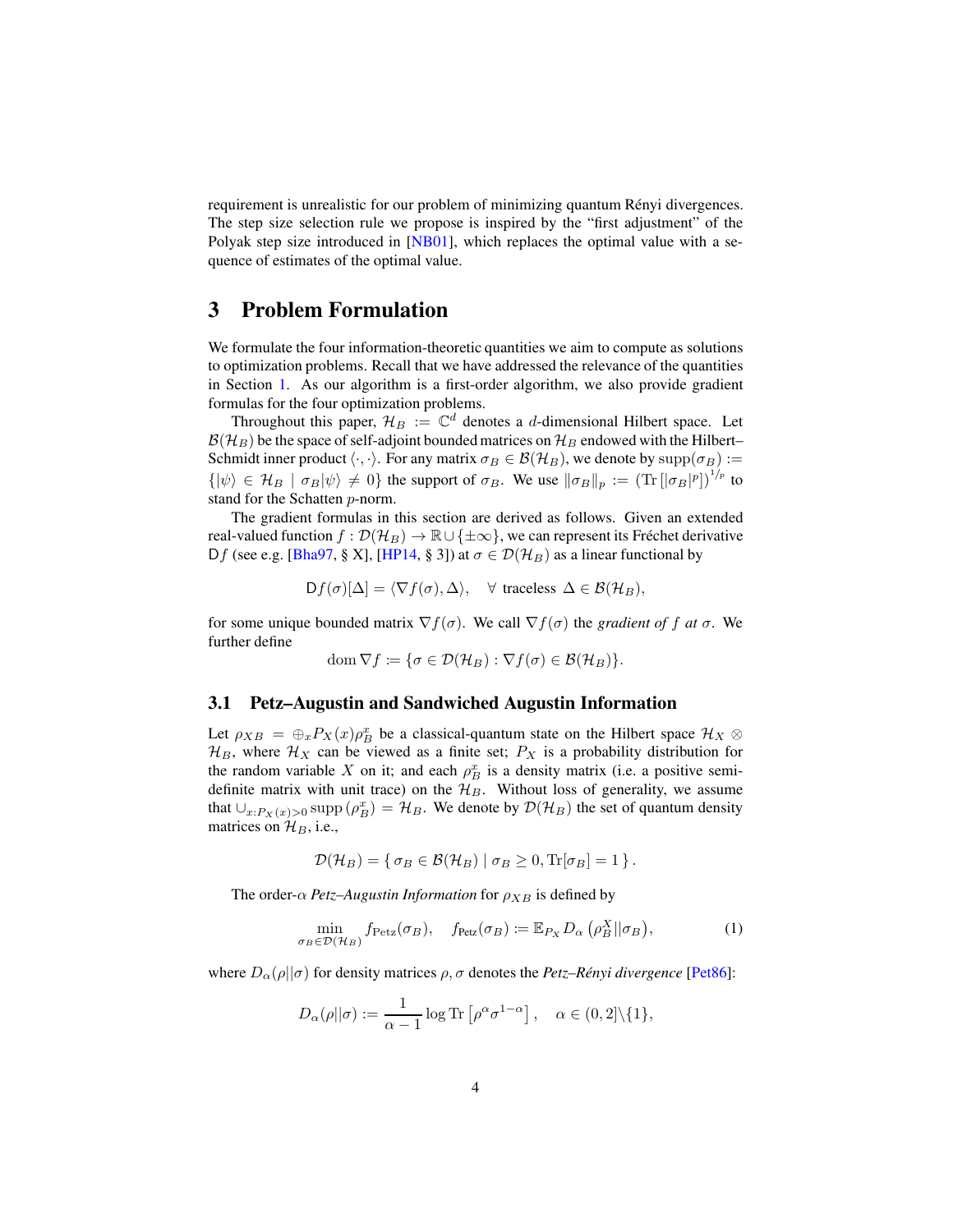when the support of  $\rho$  is contained in the support of  $\sigma$ , and it is defined to be + $\infty$ otherwise. The matrix function follows from the standard functional calculus; namely, the power function is applied to the eigenvalues of the specified matrix. The minimizer of [\(1\)](#page-3-0) is called the *Augustin mean* [\[Nak19,](#page-19-3) [CHT19,](#page-17-1) [CGH18\]](#page-17-2).

The domain of the objective function is

dom 
$$
f_{\text{Petz}} = \{\sigma_B \in \mathcal{D}(\mathcal{H}_B) \mid \text{supp}(\rho_B^x) \subseteq \text{supp}(\sigma_B), \ \forall x, P_X(x) > 0\}.
$$

Under the assumption that  $\cup_{x:P_X(x)>0}$  supp  $(\rho_B^x) = \mathcal{H}_B$ , dom  $f_{\text{Petz}}$  is then equal to the set of full-rank density matrices on  $\mathcal{H}_B$ .

Following the derivations given in [\[CHT19,](#page-17-1) (122)] or using [\[MO21,](#page-19-1) Lemma III.10] with the power function  $h_{\alpha,z}(u) := u^{\frac{1-\alpha}{z}}$  and  $z = 1$ , the gradient of  $f_{\text{Petz}}$  at  $\sigma_B \in$ dom  $f_{\text{Petz}}$  is given by

$$
\nabla f_{\text{Petz}}(\sigma_B) = \frac{1}{\alpha - 1} \mathbb{E}_{P_X} \frac{\text{D}h_{\alpha,1}(\sigma_B) \left[ (\rho_B^X)^{\alpha} \right]}{\text{Tr} \left[ (\rho_B^X)^{\alpha} \sigma_B^{1-\alpha} \right]} \n= \frac{1}{\alpha - 1} \mathbb{E}_{P_X} \frac{\sum_{a,b} h_{\alpha,1}^{[1]}(a,b) P_a^{\sigma_B} (\rho_A^X)^{\alpha} P_b^{\sigma}}{\text{Tr} \left[ (\rho_B^X)^{\alpha} \sigma_B^{1-\alpha} \right]},
$$

where  $h_{\alpha,z}^{[1]}:[0,1]^2\to\mathbb{R}$  is the first-order divided difference function of the power function  $h_{\alpha,z}$ , i.e.

<span id="page-4-1"></span><span id="page-4-0"></span>
$$
h_{\alpha,z}^{[1]}(a,b) := \begin{cases} \frac{h_{\alpha,z}(a) - h_{\alpha,z}(b)}{a-b}, & a \neq b \\ h_{\alpha,z}'(a), & a = b \end{cases},
$$

and  $\{P_a^{\sigma_B}\}_a$  denote the eigen-projections of  $\sigma_B$ .

The order- $\alpha$  *sandwiched Augustin Information* for  $\rho_{XB}$  is defined by

$$
\min_{\sigma_B \in \mathcal{D}(\mathcal{H}_B)} f_{\text{sandA}}(\sigma_B), \quad f_{\text{sandA}}(\sigma_B) := \mathbb{E}_{P_X} D^*_{\alpha} \left( \rho^X_B || \sigma_B \right), \tag{2}
$$

where  $D^*_{\alpha}(\rho||\sigma)$  for density matrices  $\rho, \sigma$  is the *sandwiched Rényi divergence* [\[MLDS](#page-19-11)<sup>+</sup>13, [WWY14\]](#page-20-5):

$$
D_{\alpha}^{*}\left(\rho||\sigma\right) := \frac{1}{\alpha - 1}\log \text{Tr}\left[\left(\sigma^{\frac{1-\alpha}{2\alpha}}\rho\sigma^{\frac{1-\alpha}{2\alpha}}\right)^{\alpha}\right], \quad \alpha \in [1/2, \infty) \setminus \{1\},\tag{3}
$$

when the support of  $\rho$  is contained in the the support of  $\sigma$ , and it is defined to be + $\infty$ otherwise.

Following [\[MO21,](#page-19-1) Lemma III.10] with  $z = \alpha$ , the gradient of  $f_{\text{sandA}}$  at  $\sigma_B \in$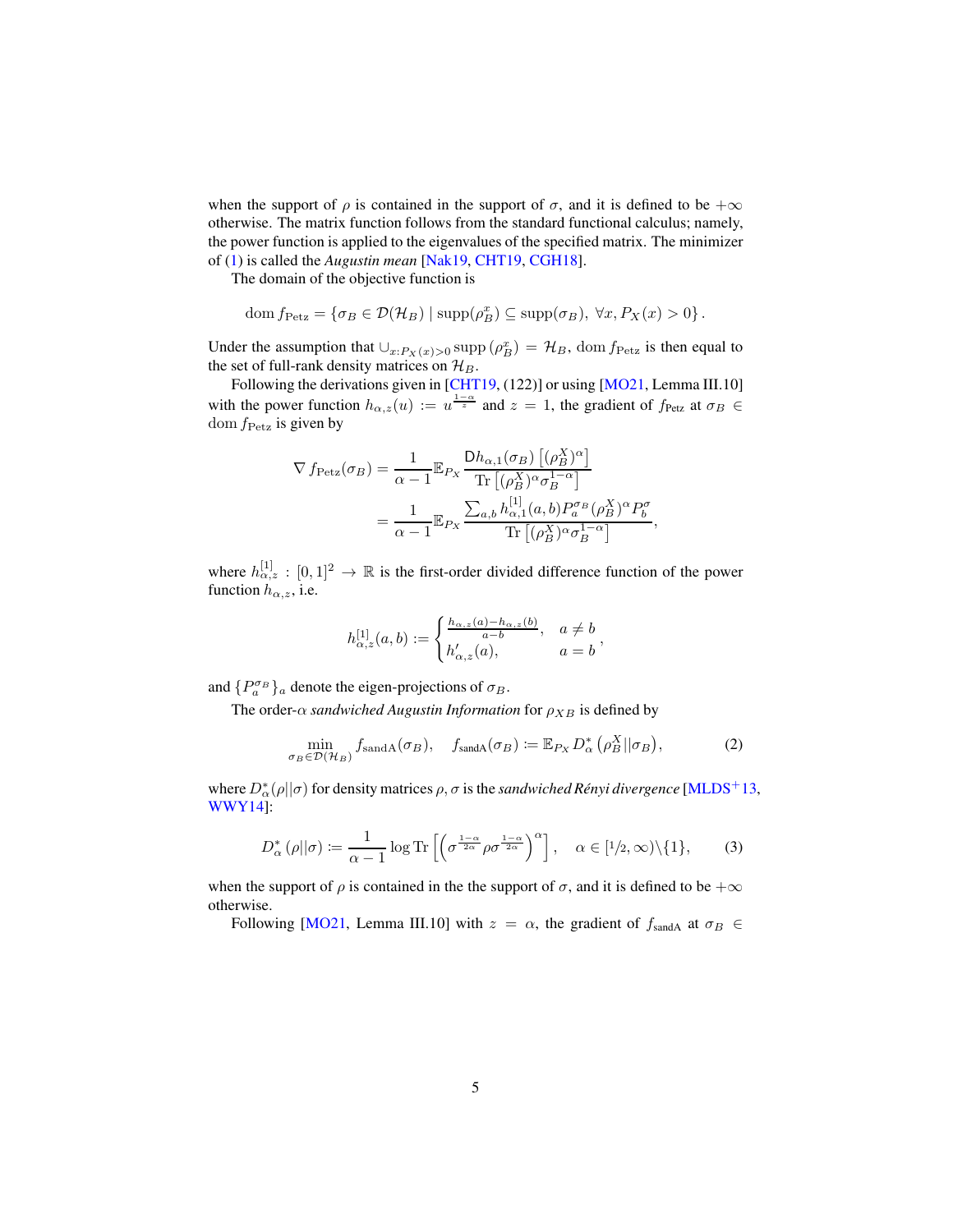dom  $f_{\text{sandA}}$  is given by

$$
\nabla f_{\text{sandA}}(\sigma_B)
$$
\n
$$
= \frac{\alpha}{\alpha - 1} \mathbb{E}_{P_X} \frac{\sigma_B^{-\frac{1-\alpha}{2\alpha}} \mathrm{D}h_{\alpha,\alpha}(\sigma_B) \left[ \left( \sigma_B^{\frac{1-\alpha}{2\alpha}} \rho_B^X \sigma_B^{\frac{1-\alpha}{2\alpha}} \right)^{\alpha} \right] \sigma_B^{-\frac{1-\alpha}{2\alpha}}}{\mathrm{Tr} \left[ \left( \sigma_B^{\frac{1-\alpha}{2\alpha}} \rho_B^X \sigma_B^{\frac{1-\alpha}{2\alpha}} \right)^{\alpha} \right]}
$$
\n
$$
= \frac{\alpha}{\alpha - 1} \mathbb{E}_{P_X} \frac{\sigma_B^{-\frac{1-\alpha}{2\alpha}} \sum_{a,b} h_{\alpha,\alpha}^{[1]}(a,b) P_a^{\sigma_B} \left( \sigma_B^{\frac{1-\alpha}{2\alpha}} \rho_B^X \sigma_B^{\frac{1-\alpha}{2\alpha}} \right)^{\alpha} P_b^{\sigma_B} \sigma_B^{-\frac{1-\alpha}{2\alpha}}}{\mathrm{Tr} \left[ \left( \sigma_B^{\frac{1-\alpha}{2\alpha}} \rho_B^X \sigma_B^{\frac{1-\alpha}{2\alpha}} \right)^{\alpha} \right]}.
$$

The following proposition shows that if we directly adopt entropic mirror descent to compute the Petz-Augustin and sandwiched Augustin information, then existing convergence guarantees for entropic mirror descent in [\[AT06,](#page-16-2) [BBT17,](#page-16-3) [BT03,](#page-16-0) [LFN18,](#page-18-6) [Teb18\]](#page-20-4) do not apply.

<span id="page-5-0"></span>Proposition 3.1. *Both the gradients and Hessians of*  $f_{\text{Petz}}$  *and*  $f_{\text{sandA}}$  *are not bounded. The functions*  $f_{\text{Petz}}$  *and*  $f_{\text{sandA}}$  *are not smooth relative to the von Neumann entropy.* 

*Proof.* Consider the two-dimensional case, where  $\sigma = (\sigma_{i,j})_{1 \leq i,j \leq 2} \in \mathbb{C}^{2 \times 2}$ . Suppose that there are only two summands, with  $A_1 = \begin{pmatrix} 1 & 0 \\ 0 & 0 \end{pmatrix}$  and  $A_2 = \begin{pmatrix} 0 & 0 \\ 0 & 1 \end{pmatrix}$ . Then, we have  $f(\sigma) = \frac{1}{\alpha - 1} (\log \sigma_{1,1}^{1-\alpha} + \log \sigma_{2,2}^{1-\alpha})$ . It suffices to disprove all properties for the specific  $f$  on the set of diagonal density matrices. Hence, we focus on the function  $g(x, y) = \frac{1}{\alpha - 1} (\log x^{1 - \alpha} + \log y^{1 - \alpha})$ , defined for any  $(x, y)$  in the probability simplex. The rest of the proof follows that of Proposition A.1 in [\[LC19\]](#page-18-5). 口

### 3.2 Conditional Sandwiched Rényi Entropy and Sandwiched Rényi Information

Let  $\mathcal{H}_A$  be a finite-dimensional Hilbert space, and let  $\rho_{AB}$  be a bipartite density matrix on  $\mathcal{H}_A \otimes \mathcal{H}_B$  Without loss of generality, we further assume that the reduced density matrix  $\rho_B$  on  $\mathcal{H}_B$  has full support. For any  $\tau_A$  being a density matrix on  $\mathcal{H}_A$  with  $\text{supp}(\rho_A) \subseteq \text{supp}(\tau_A)$ , we define the order- $\alpha$  *generalized sandwiched Rényi information* for  $\rho_{AB}$  and  $\tau_A$  as

$$
I_{\alpha}^*(\rho_{AB}|\tau_A)_{\rho} := \min_{\sigma_B \in \mathcal{D}(\mathcal{H}_B)} D_{\alpha}^*(\rho_{AB}||\tau_A \otimes \sigma_B),
$$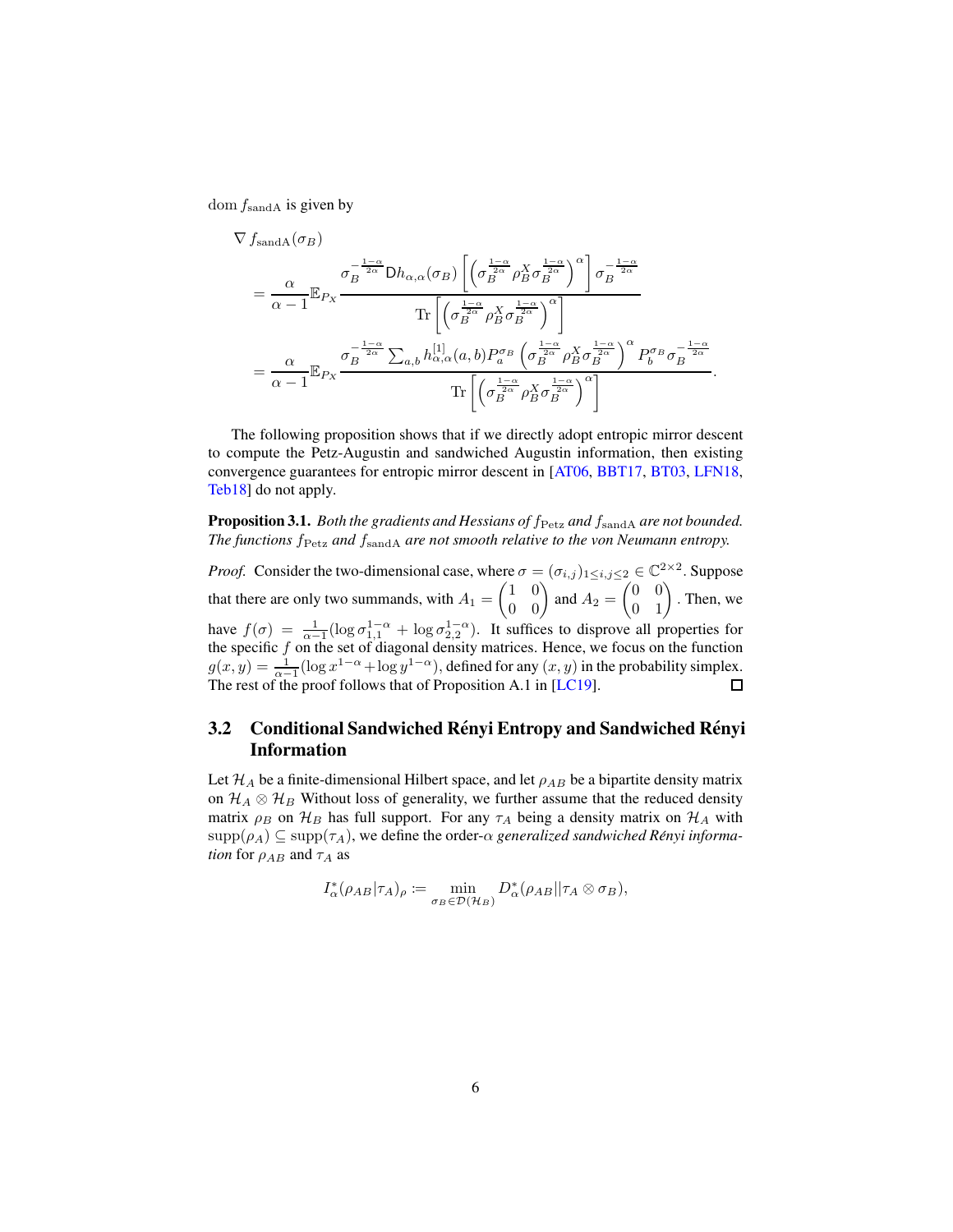where  $D^*_{\alpha}(\rho||\sigma)$  is defined in [\(3\)](#page-4-0). Adapting the derivations given in [\[HT16,](#page-18-2) Lemma 22], we obtain the gradient at  $\sigma_B \in \text{dom } D^*_{\alpha}(\rho_{AB}||\tau_A \otimes \sigma_B)$ :

$$
\nabla D_{\alpha}^{*} \left( \rho_{AB} || \tau_{A} \otimes \sigma_{B} \right)
$$
\n
$$
= \frac{\alpha}{\alpha - 1} \frac{\sigma_{B}^{-\frac{1 - \alpha}{2\alpha}} \mathrm{D}h_{\alpha,\alpha}(\sigma_{B}) \left[ \mathrm{Tr}_{A} \left[ \left( (\tau_{A} \otimes \sigma_{B})^{\frac{1 - \alpha}{2\alpha}} \rho_{AB} (\tau_{A} \otimes \sigma_{B})^{\frac{1 - \alpha}{2\alpha}} \right)^{\alpha} \right] \right] \sigma_{B}^{-\frac{1 - \alpha}{2\alpha}}
$$
\n
$$
= \frac{\alpha}{\alpha - 1} \frac{\sigma_{B}^{-\frac{1 - \alpha}{2\alpha}} \sum_{a,b} h_{\alpha,\alpha}^{[1]}(a,b) P_{a}^{\sigma_{B}} \mathrm{Tr}_{A} \left[ \left( (\tau_{A} \otimes \sigma_{B})^{\frac{1 - \alpha}{2\alpha}} \rho_{AB} (\tau_{A} \otimes \sigma_{B})^{\frac{1 - \alpha}{2\alpha}} \right)^{\alpha} \right] P_{b}^{\sigma_{B}} \sigma_{B}^{-\frac{1 - \alpha}{2\alpha}}
$$
\n
$$
= \frac{\alpha}{\alpha - 1} \frac{\sigma_{B}^{-\frac{1 - \alpha}{2\alpha}} \sum_{a,b} h_{\alpha,\alpha}^{[1]}(a,b) P_{a}^{\sigma_{B}} \mathrm{Tr}_{A} \left[ \left( (\tau_{A} \otimes \sigma_{B})^{\frac{1 - \alpha}{2\alpha}} \rho_{AB} (\tau_{A} \otimes \sigma_{B})^{\frac{1 - \alpha}{2\alpha}} \right)^{\alpha} \right] P_{b}^{\sigma_{B}} \sigma_{B}^{-\frac{1 - \alpha}{2\alpha}}}{\mathrm{Tr} \left[ \left( (\tau_{A} \otimes \sigma_{B})^{\frac{1 - \alpha}{2\alpha}} \rho_{AB} (\tau_{A} \otimes \sigma_{B})^{\frac{1 - \alpha}{2\alpha}} \right)^{\alpha} \right]}.
$$

If  $\tau_A$  is the identity matrix  $I_A$  on  $\mathcal{H}_A$ , the negation of the generalized sandwiched R´enyi information is the order-α *conditional sandwiched Renyi entropy ´* (its negation is called the order- $\alpha$  Rényi coherent information):

<span id="page-6-2"></span>
$$
H_{\alpha}^{*}(A|B)_{\rho} := -\min_{\sigma_{B} \in \mathcal{D}(\mathcal{H}_{B})} f_{\text{cond}}(\sigma_{B}), \quad f_{\text{cond}}(\sigma_{B}) := D_{\alpha}^{*}(\rho_{AB} || I_{A} \otimes \sigma_{B}). \quad (4)
$$

The conditional sandwiched Reńyi entropy can be negative and is lower bounded by  $-\log \min\{|\mathcal{H}_A|, |\mathcal{H}_B|\}\$  [\[Tom16,](#page-20-0) Lemma 5.2].

If  $\tau_A = \rho_A = \text{Tr}_B[\rho_{AB}]$ , where  $\text{Tr}_B$  denotes the partial trace with respect to  $\mathcal{H}_B$ , then the generalized sandwiched Rényi information reduces to the order-α *sandwiched*  $Rényi Information$ 

$$
I_{\alpha}^{*}(A:B)_{\rho} := \min_{\sigma_B \in \mathcal{D}(\mathcal{H}_B)} f_{\text{sandR}}(\sigma_B), \quad f_{\text{sandR}}(\sigma_B) := D_{\alpha}^{*}(\rho_{AB} || \rho_A \otimes \sigma_B). \quad (5)
$$

When the system  $A = X$  is classical, the density matrix  $\rho_{XB} = \bigoplus_{x} P_X(x) \rho_B^x$  possesses a direct sum structure. Then,  $(5)$  can be written as:

<span id="page-6-1"></span>
$$
I_{\alpha}^{*}(X:B)_{\rho} = \min_{\sigma_B \in \mathcal{D}(\mathcal{H}_B)} \frac{1}{\alpha - 1} \log \mathbb{E}_{P_X} \operatorname{Tr} \left[ \left( \sigma^{\frac{1 - \alpha}{2\alpha}} \rho_B^X \sigma^{\frac{1 - \alpha}{2\alpha}} \right)^{\alpha} \right].
$$

Note that this is very similar to the sandwiched Augustin information given in [\(2\)](#page-4-1) except that the expectation  $\mathbb{E}_{P_X}$  is taken inside log instead of outside log.

The following proposition shows that if we directly adopt entropic mirror descent to compute the conditional sandwiched Rényi entropy and sandwiched Rényi information, then existing convergence guarantees for entropic mirror descent in [\[AT06,](#page-16-2) [BBT17,](#page-16-3) [BT03,](#page-16-0) [LFN18,](#page-18-6) [Teb18\]](#page-20-4) do not apply.

<span id="page-6-0"></span>**Proposition 3.2.** *Both the gradients and Hessians of the functions*  $f_{\text{cond}}$  *and*  $f_{\text{sandR}}$ *are not bounded. The functions*  $f_{\text{cond}}$  *and*  $f_{\text{sandR}}$  *are not smooth relative to the von Neumann entropy.*

The proof is similar to that of Proposition [3.1](#page-5-0) and hence omitted.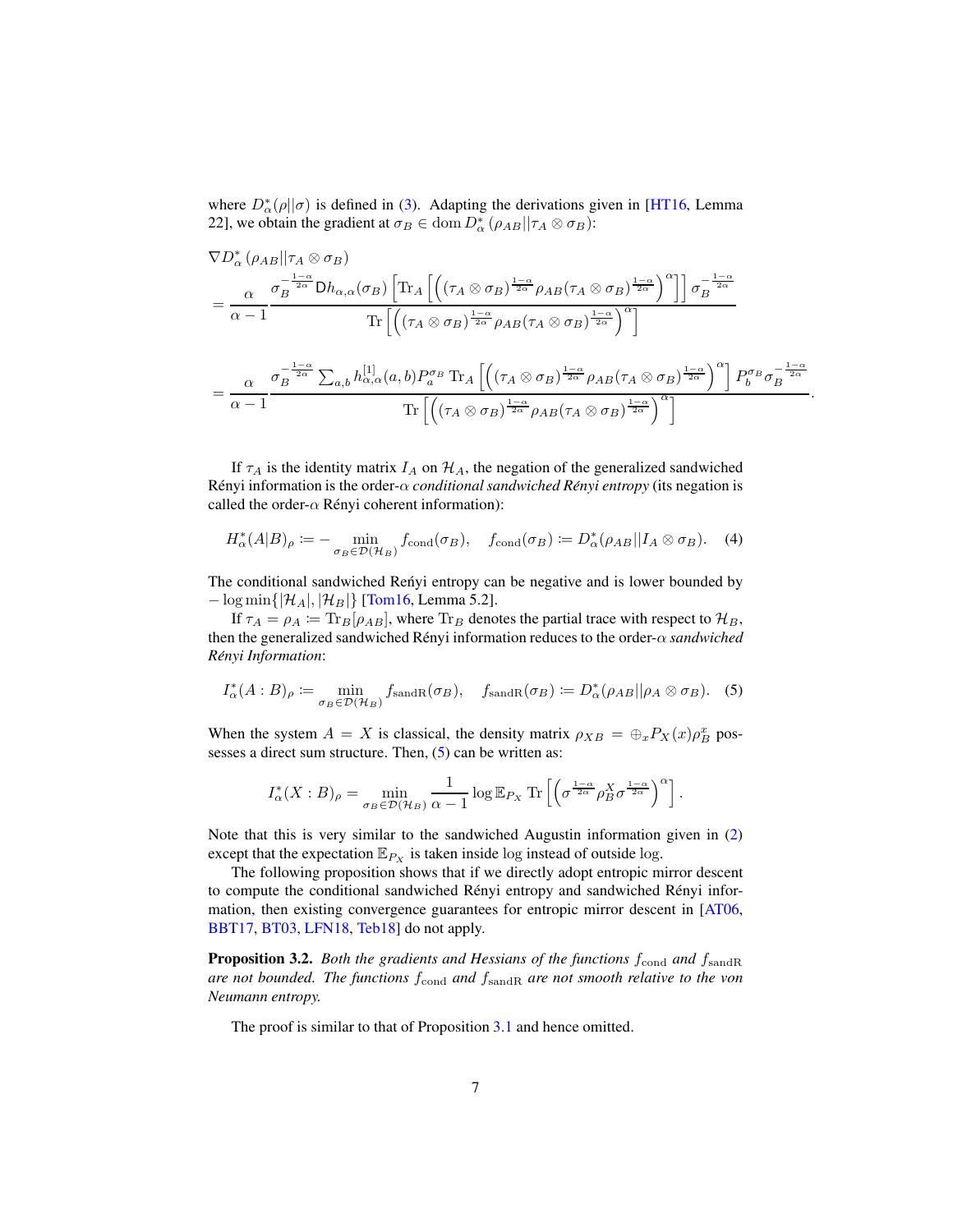### 4 Optimization Preliminaries

We introduce basic notions in optimization theory that are necessary to understanding this paper. In particular, we introduce mirror descent and the standard Polyak step size.

#### <span id="page-7-1"></span>4.1 Bregman Divergence

Let E be a finite-dimensional space endowed with a norm  $\|\cdot\|$ . Let  $h : E \to [-\infty, \infty]$ be a convex function differentiable on dom ∇h, assumed to be non-empty. The *Bregman divergence* associated with h is defined by

$$
D_h(x, y) \coloneqq h(x) - [h(y) + \langle \nabla h(y), x - y \rangle].
$$

That is,  $D_h(x, y)$  equals the difference between  $h(x)$  and its first-order approximation at y. By the convexity of h, the Bregman divergence  $D_h$  is always non-negative. We say that h is *strongly convex* with respect to the norm  $\|\cdot\|$  if

$$
D_h(x, y) \ge \frac{1}{2} ||x - y||^2.
$$

Obviously, if h is strongly convex, the *level set*  $\{y \in \text{dom }\nabla h \mid D_h(x, y) \leq \gamma\}$  is bounded for any given  $x \in \text{dom } h$  and  $\gamma \geq 0$ .

The following two choices are perhaps the most popular.

- 1. If we choose  $h$  to be the square Euclidean norm, obviously strongly convex with respect to the Euclidean norm, then the associated Bregman divergence is the square Euclidean distance.
- 2. If we choose  $h$  to be the negative von Neumann entropy, strongly convex with respect to the Schatten 1-norm by Pinsker's inequality [\[HOT81\]](#page-18-9), then the associated Bregman divergence is the quantum relative entropy.

#### <span id="page-7-0"></span>4.2 Mirror Descent

Consider the problem of minimizing a convex differentiable function  $f$  on a closed convex set  $\mathcal{Z} \subseteq E$ . Let h be a convex function differentiable on Int(dom h) such that the closure of dom  $\nabla h$  contains  $\mathcal{Z}$ . Mirror descent iterates as follows.

- Let the initial iterate  $z_1 \in \mathcal{Z}$ .
- For each iteration index  $t \in \mathbb{N}$ ,

$$
z_{t+1} \in \operatorname*{argmin}_{z \in \mathcal{Z}} \{ \eta_t \langle \nabla f(z_t), z - z_t \rangle + D_h(z, z_t) \},\
$$

for some properly chosen step size  $\eta_t > 0$ .

The following two setups are perhaps the most popular.

1. When  $E$  is an Euclidean space and  $h$  is the square Euclidean norm, mirror descent is equivalent to projected gradient descent.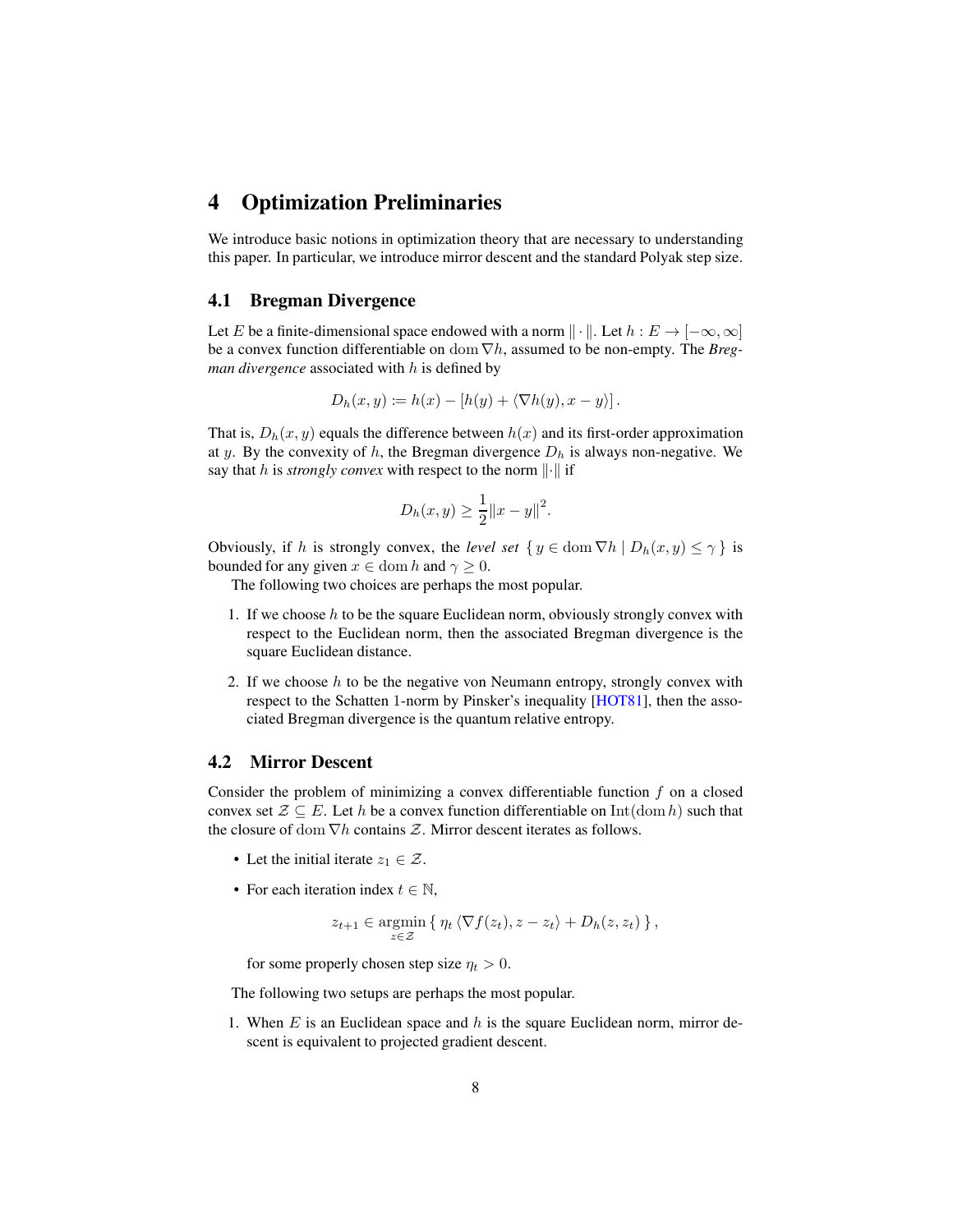2. When the constraint set  $\mathcal Z$  is the set of quantum density matrices, a standard setup of mirror descent is to choose  $h$  as the von Neumann entropy. Then, the iteration rule has a closed form (see, e.g., [\[Bub15,](#page-16-7) [BTN15\]](#page-16-1)):

$$
z_{t+1} = c^{-1} \exp \left( \log(z_t) - \eta_t \nabla f(z_t) \right),
$$

where  $\exp$  and  $\log$  are matrix exponential and logarithm, respectively, and  $c$  is a positive number chosen such that trace( $z_{t+1}$ ) = 1. The resulting method is called entropic mirror descent.

Notice that the iterates of entropic mirror descent are by definition full-rank; then, the stalling issue discussed in Section [1](#page-0-0) vanishes. Moreover, if the function  $f$  has a bounded gradient, then the convergence speed of mirror descent is only logarithmically dependent on the parameter dimension (see, e.g., [\[BTN15\]](#page-16-1)), a desirable property for quantum information applications. We will adopt entropic mirror descent with  $\eta_t$ chosen by a variant of the Polyak step size for minimizing the quantum Rényi divergences, though our convergence guarantee applies to general mirror descent setups.

#### 4.3 Polyak Step Size

Consider minimizing a convex differentiable function  $f$  on an Euclidean space by gradient descent:

$$
z_{t+1} = z_t - \eta_t \nabla f(z_t),
$$

for some step size  $\eta_t > 0$ . Suppose the optimal value  $f^* \coloneqq \min_z f(z)$  is known. The Polyak step size suggests choosing  $\eta_t$  following

$$
\eta_t = \frac{f(z_t) - f^*}{\left\| \nabla f(z_t) \right\|^2},
$$

where the norm is the Euclidean norm. Let  $z^*$  be a minimizer. To motivate the step size, notice that by the convexity of  $f$ , we have

$$
||z_{t+1} - z^*||^2 = ||z_t - \eta_t \nabla f(z_t) - z^*||^2
$$
  
\n
$$
\leq ||z_t - z^*||^2 - 2\eta_t(f(z_t) - f^*) + \eta_t^2||\nabla f(z_t)||^2.
$$

The Polyak step size minimizes the upper bound as a function of  $\eta_t$ .

Notice that the Polyak step size involves the optimal value  $f^*$ , which is not accessible in general. In the next section, we modify an "adjustment" of the Polyak step size proposed in [\[NB01\]](#page-19-6), and extend it for possibly non-Euclidean norms.

## 5 Mirror Descent with Polyak Step Size and Its Convergence

We describe the proposed method, mirror descent with the Polyak step size. Then, we present a convergence guarantee of the method.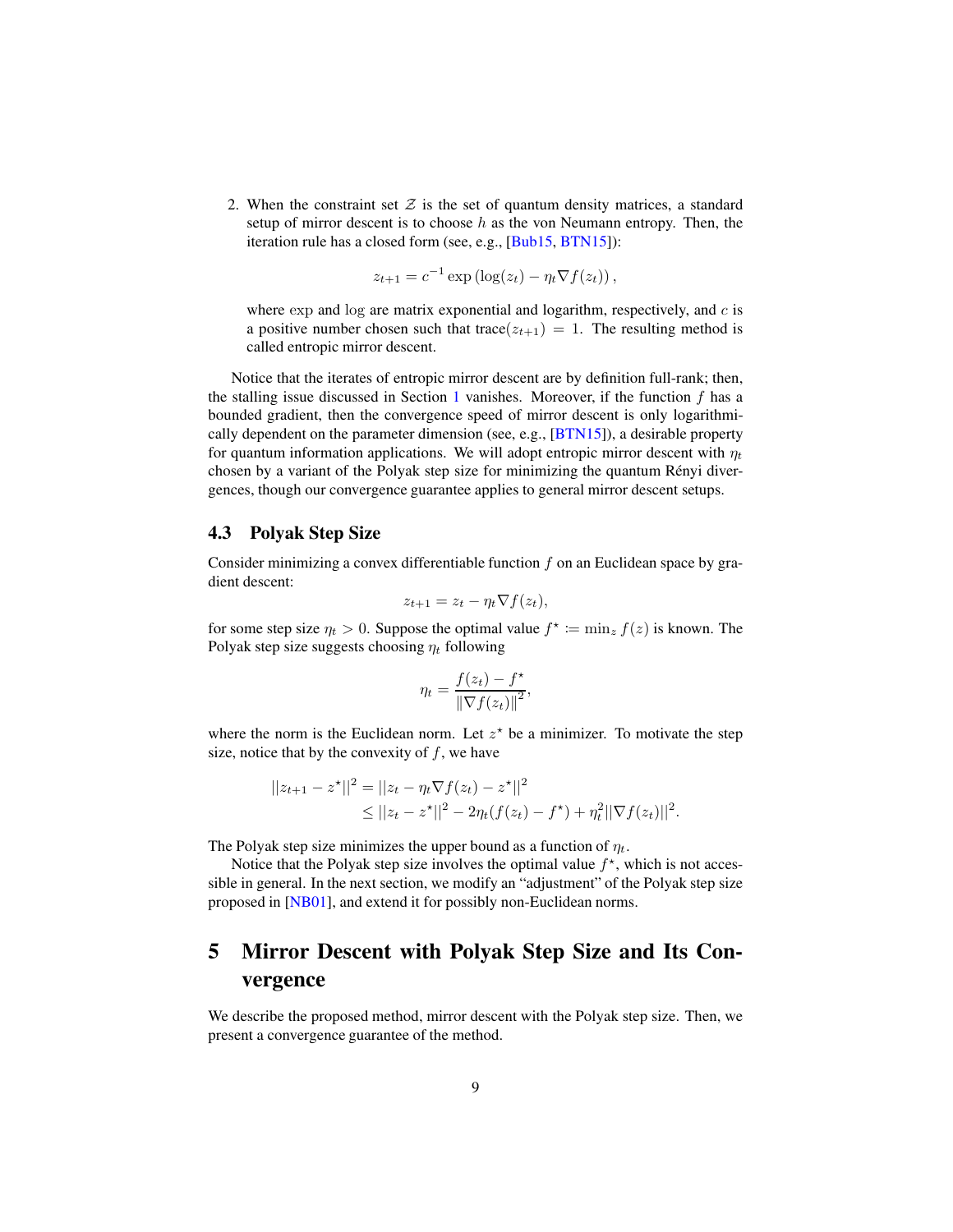#### 5.1 Proposed Method

Consider the general convex optimization problem:

<span id="page-9-0"></span>
$$
\min_{z \in \mathcal{Z}} f(z),\tag{6}
$$

where  $Z$  is a closed convex set in a finite-dimensional space  $E$ , and the function f is convex on  $\mathcal Z$  and differentiable on  $Int(\text{dom } f)$ . The space E is endowed with a norm  $\lVert \cdot \rVert$  and the dual space is endowed with the dual norm  $\lVert \cdot \rVert_*$ . We assume a minimizer  $z^* \in \mathcal{Z}$  exists. Notice the four optimization problems introduced in the previous section all fit in this problem template.

The proposed method, mirror descent with the Polyak step size, iterates as mirror descent (see Section [4.2\)](#page-7-0) with the following specific step size selection rule.

- Let  $\delta_1 \ge \delta > 0$ ,  $\beta < 1$ ,  $\gamma \ge 1$ , and  $c > 0$ . The parameter  $\delta$  specifies the desired optimization error (see Theorem [5.3\)](#page-10-0).
- For each  $t \in \mathbb{N}$ , first, compute an estimate  $\tilde{f}_t$  of  $f(z^*)$  following

$$
\tilde{f}_t := \min_{1 \le t' \le t} f(z_{t'}) - \delta_t.
$$

Then, compute the modified Polyak step size

<span id="page-9-1"></span>
$$
\eta_t = \frac{f(z_t) - \tilde{f}_t}{c \|\nabla f(z_t)\|_*^2},
$$

for some constant  $c > 0$ .

Finally, after obtaining the next iterate  $z_{t+1}$ , compute  $\delta_{t+1}$  following

$$
\delta_{t+1} = \begin{cases}\n\gamma \delta_t & \text{if } f(z_{t+1}) \leq \tilde{f}_t, \\
\max \{ \beta \delta_t, \delta \} & \text{otherwise.} \n\end{cases}
$$
\n(7)

This step size selection rule mimics the "first adjustment" of the Polyak step size in [\[NB01\]](#page-19-6), which replaces the optimal value  $f(z^*)$  with a sequence of its estimates. The only difference is that we allow a general norm here, whereas the norm is Euclidean in [\[NB01\]](#page-19-6). This slight difference is necessary for mirror descent-type methods. The norm should be chosen in accordance with the chosen Bregman divergence in our convergence analysis, as in standard analyses of mirror descent [\[AT06,](#page-16-2) [BT03\]](#page-16-0).

#### 5.2 Convergence Analysis

We start with two existing results that will be used in the analysis. The first is standard in the analyses of mirror descent-type methods. See, e.g, [\[JN12,](#page-18-10) [Teb18\]](#page-20-4) for its proof.

<span id="page-9-2"></span>Lemma 5.1. *Consider solving the general convex optimization problem* [\(6\)](#page-9-0) *by mirror descent as specified in Section [4.2.](#page-7-0) Suppose that* h *is strongly convex with respect to*  $|| \cdot ||$  *on*  $\mathcal{Z}$ *. Then, for any*  $t$  *and*  $z \in \mathcal{Z} \cap \text{dom } h$ *,* 

$$
D_h(z, z_{t+1}) \le D_h(z, z_t) - \eta_t \left( f(z_t) - f(z) \right) + \frac{\eta_t^2}{2} \left\| \nabla f(z_t) \right\|_*^2.
$$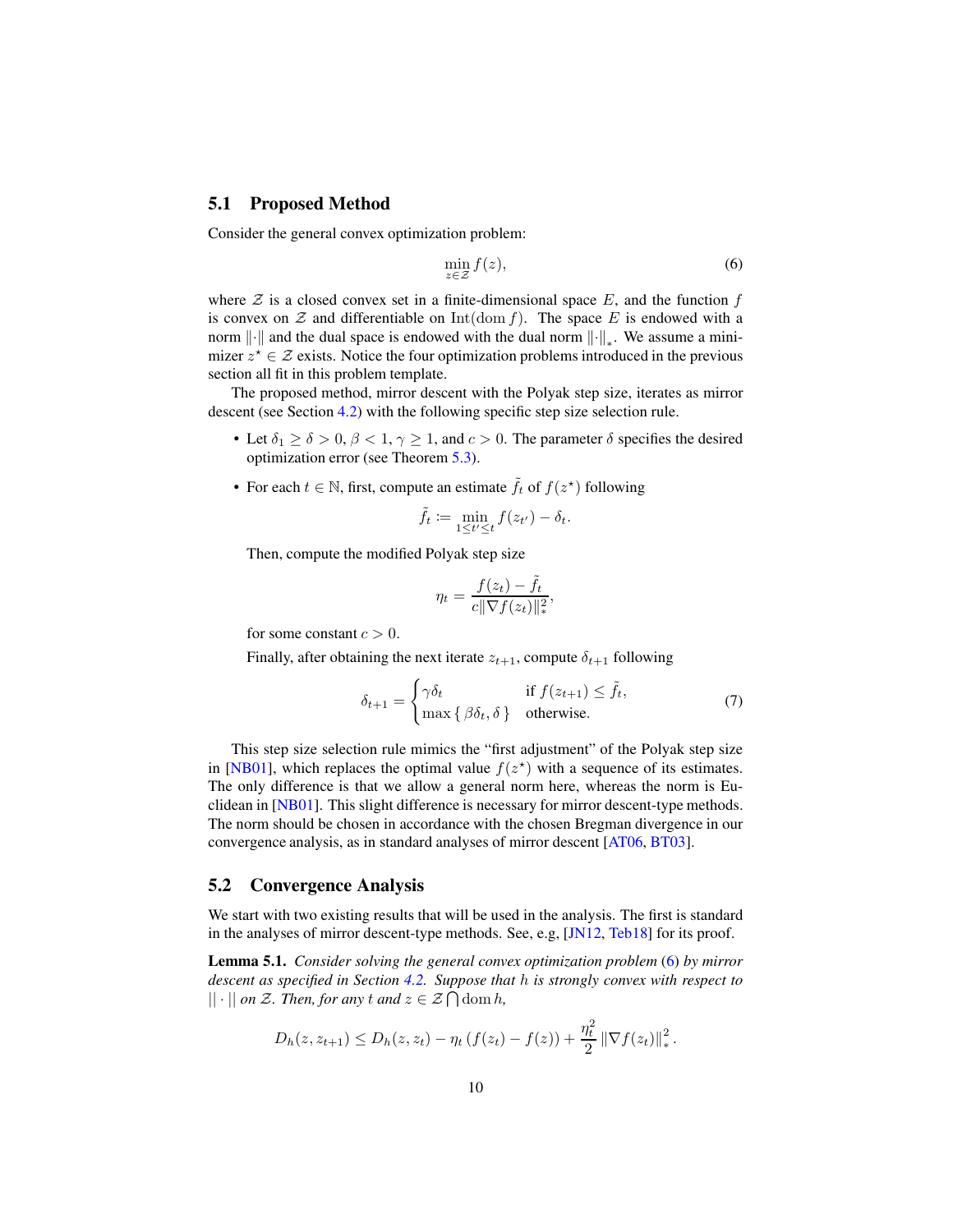The second provides a useful property of Bregman divergences defined by convex and essentially smooth functions.

<span id="page-10-2"></span>Lemma 5.2 (Thm. 3.8 (i) in [\[BB97\]](#page-16-8)). *Let* h *be a closed convex funtion, proper on* dom h*, differentiable on* Int(dom h)*, and essentially smooth. Suppose that*

- *(i)*  $z \in \text{Int}(\text{dom } h)$  *and the sequence*  $\{z_t\}_{t=1}^{\infty} \subseteq \text{Int}(\text{dom } h)$ ,
- (*ii*)  $\{z_t\}_{t=1}^{\infty}$  *converges to z lying on the boundary of* dom *h*.

*Then*  $\{D_h(z, z_t)\}_{t=1}^{\infty} \to \infty$ *.* 

**Remark 5.1.** We will use the lemma in the following manner: If a sequence  $\{z_t\}_{t=1}^{\infty}$  $t=1$ *satisfies*  $D_h(z, z_t) < +\infty$  *for some*  $z \in \text{Int}(\text{dom } h)$  *and all t, then the sequence does not approach the boundary of* dom h*.*

The following theorem guarantees the convergence of mirror descent with the Polyak step size up to a prescribed numerical accuracy.

<span id="page-10-0"></span>Theorem 5.3. *Consider solving* [\(6\)](#page-9-0) *by mirror descent with the Polyak step size. Suppose that*

- min<sub> $z \in \mathcal{Z}$ </sub>  $f(z) > -\infty$ ,
- The set of minimizers  $\mathcal{Z}^*$  lies in the closure of  $\text{dom }\nabla h$ ,
- the sequence of iterates  $\{z_t\}_{t=1}^{\infty}$  is well-defined,
- *the function* h *is essentially smooth and strongly convex with respect to the norm*  $\|\cdot\|$  on  $\mathcal{Z}$ , and
- $\nabla f$  *is bounded on any compact subset of*  $\mathcal{Z} \cap \text{dom } \nabla h$ .

*If we choose*  $c > 1/2$ *, then* 

$$
\inf_{t\geq 1} f(z_t) \leq f(z^\star) + \delta.
$$

Remark 5.2. *The first three assumptions ensure that the problem and proposed method are well defined. See, e.g., [\[BBT17\]](#page-16-3) for a discussion. The fourth assumption implies that the function* h *is Legendre. This assumption is standard in setting up mirror descent-type methods. The last assumption assumes a locally bounded gradient. This assumption enables us to establish the convergence guarantee without the bounded gradient/Hessian and relative smoothness conditions.*

*Proof.* We prove by contradiction. Suppose that

<span id="page-10-1"></span>
$$
\inf_{t \ge 1} f(z_t) \ge f(z^*) + \delta + \varepsilon,\tag{8}
$$

for some  $\varepsilon > 0$ .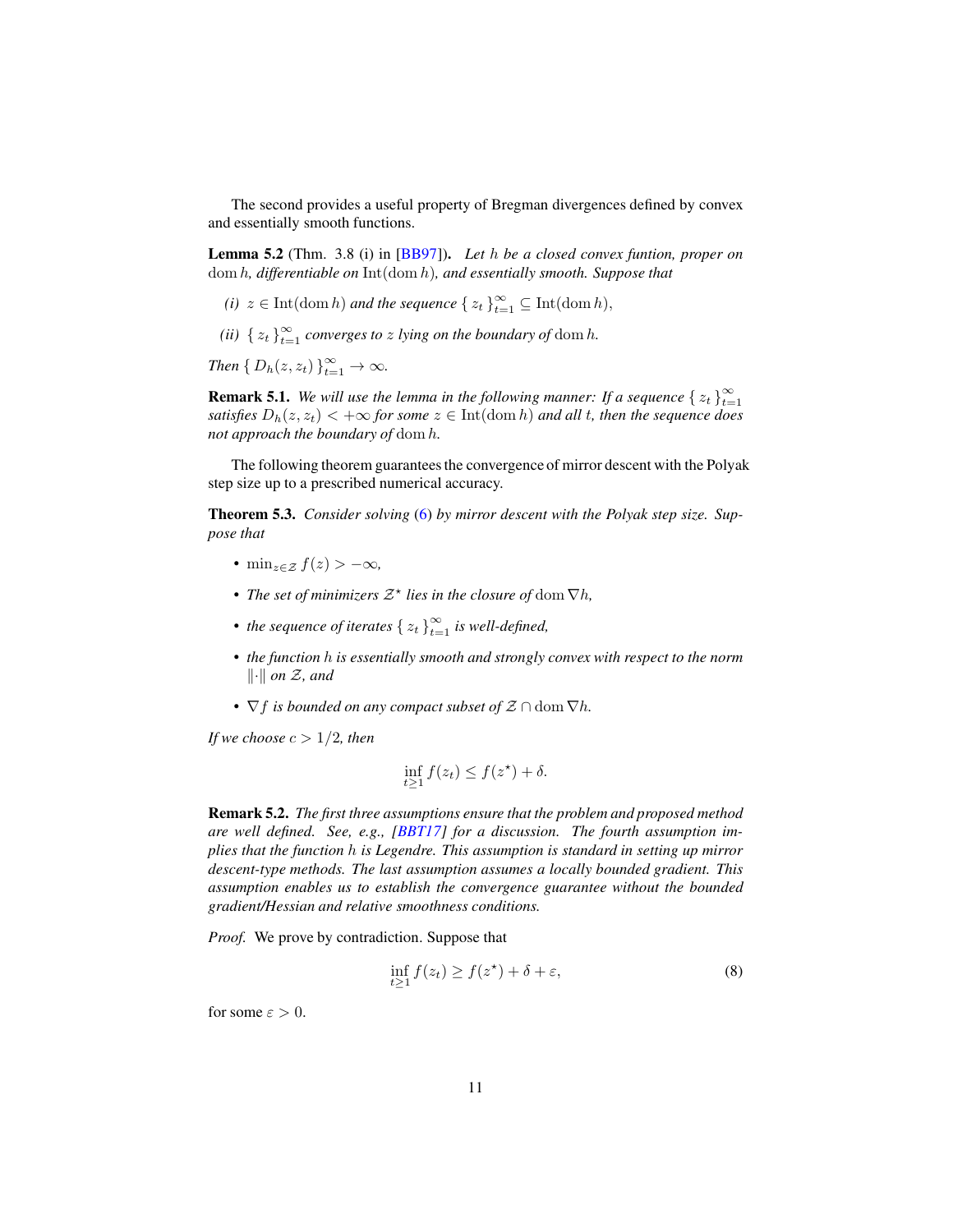We can observe that the inequality  $f(z_{t+1}) > \tilde{f}_t$  must hold for infinitely many iter-ations. Otherwise, by [\(7\)](#page-9-1), we have  $\inf_{t\geq 1} f(z_t) = -\infty$ , contradicting the assumption that  $f(z^*) > -\infty$ . Then, by the iteration rule, there exists some  $\bar{t} \in \mathbb{N}$  such that

<span id="page-11-0"></span>
$$
\delta_t = \delta, \quad \forall t \ge \bar{t}.\tag{9}
$$

By  $(8)$  and  $(9)$ , we have

$$
\tilde{f}_t = \min_{1 \le t' \le t} f(z_{t'}) - \delta
$$
\n
$$
\ge \inf_{t' \ge 1} f(z_{t'}) - \delta \ge f(z^*) + \varepsilon, \quad \forall t \ge \overline{t}.
$$

Since the objective function f is continuous, we can find some  $\bar{z} \in \mathcal{Z}$  such that

<span id="page-11-3"></span><span id="page-11-1"></span>
$$
\tilde{f}_t \ge f(\bar{z}), \quad \forall t \ge \bar{t}.\tag{10}
$$

By Lemma [5.1](#page-9-2) with  $z = \overline{z}$  and the definition of the step size, we obtain for any  $t \geq \overline{t}$ ,

$$
D_h(\bar{z}, z_{t+1}) \le D_h(\bar{z}, z_t) - \eta_t (f(z_t) - f(\bar{z})) + \frac{\eta_t^2}{2} \|\nabla f(z_t)\|_{*}^2
$$
  
\n
$$
\le D_h(\bar{z}, z_t) - \eta_t (f(z_t) - \tilde{f}_t) + \frac{\eta_t^2}{2} \|\nabla f(z_t)\|_{*}^2
$$
  
\n
$$
= D_h(\bar{z}, z_t) - \left(1 - \frac{1}{2c}\right) \left(\frac{f(z_t) - \tilde{f}_t}{\|\nabla f(z_t)\|_{*}}\right)^2, \tag{11}
$$

where the second inequality follows from  $(10)$  and the equality follows from the definition of the step size. A telescopic sum gives

$$
\left(1 - \frac{1}{2c}\right) \sum_{t=\overline{t}}^{\infty} \left(\frac{f(z_t) - \tilde{f}_t}{\|\nabla f(z_t)\|_{*}}\right)^2 \le D_h(\bar{z}, z_{\bar{t}}) < \infty.
$$
 (12)

It remains to show that  $\{ \| \nabla f(z_t) \|_* \}_{t=1}^{\infty}$  is bounded from above by some  $M > 0$ . If this is actually the case, then

<span id="page-11-2"></span>
$$
\sum_{t=\overline{t}}^{\infty} \left( \frac{f(z_t) - \tilde{f}_t}{\|\nabla f(z_t)\|_{*}} \right)^2 \ge \sum_{t=\overline{t}}^{\infty} \frac{\delta^2}{M^2} = \infty,
$$

contradicting [\(12\)](#page-11-2); then, it must hold that  $\inf_{t\geq 1} f(z_t) \leq f(z^*) + \delta$ .

By [\(11\)](#page-11-3), we know that the sequence  $\{D_h(\overline{z}, z_t)\}_{t=1}^\infty$  is bounded. Since the function h is strongly convex, the sequence of iterates  $\{z_t\}_{t=1}^{\infty}$  is bounded in  $\mathcal{Z} \cap$  dom  $\nabla h$ . Unfortunately, the set  $\mathcal{Z} \cap \text{dom } \nabla h$  may not be closed as  $\text{dom } \nabla h$  may not be closed (e.g., in entropic mirror descent), so this does not imply the boundedness of  $\{||\nabla f(z_t)||_*\}_{t=0}^{\infty}$  $t=1$ even if  $f$  is continuously differentiable. Nevertheless, Lemma  $5.2$  ensures that the sequence  $\{z_t\}_{t=1}^{\infty}$  does not approach the boundary of dom  $\nabla h$ . Therefore, we can find a compact (bounded and closed) set in  $\mathcal{Z} \cap \text{dom }\nabla h$  that contains  $\{z_t\}_{t=1}^{\infty}$ . Then, by the last assumption of the theorem, the sequence  $\{||\nabla f(z_t)||_*\}_{t=1}^{\infty}$  must be bounded from above.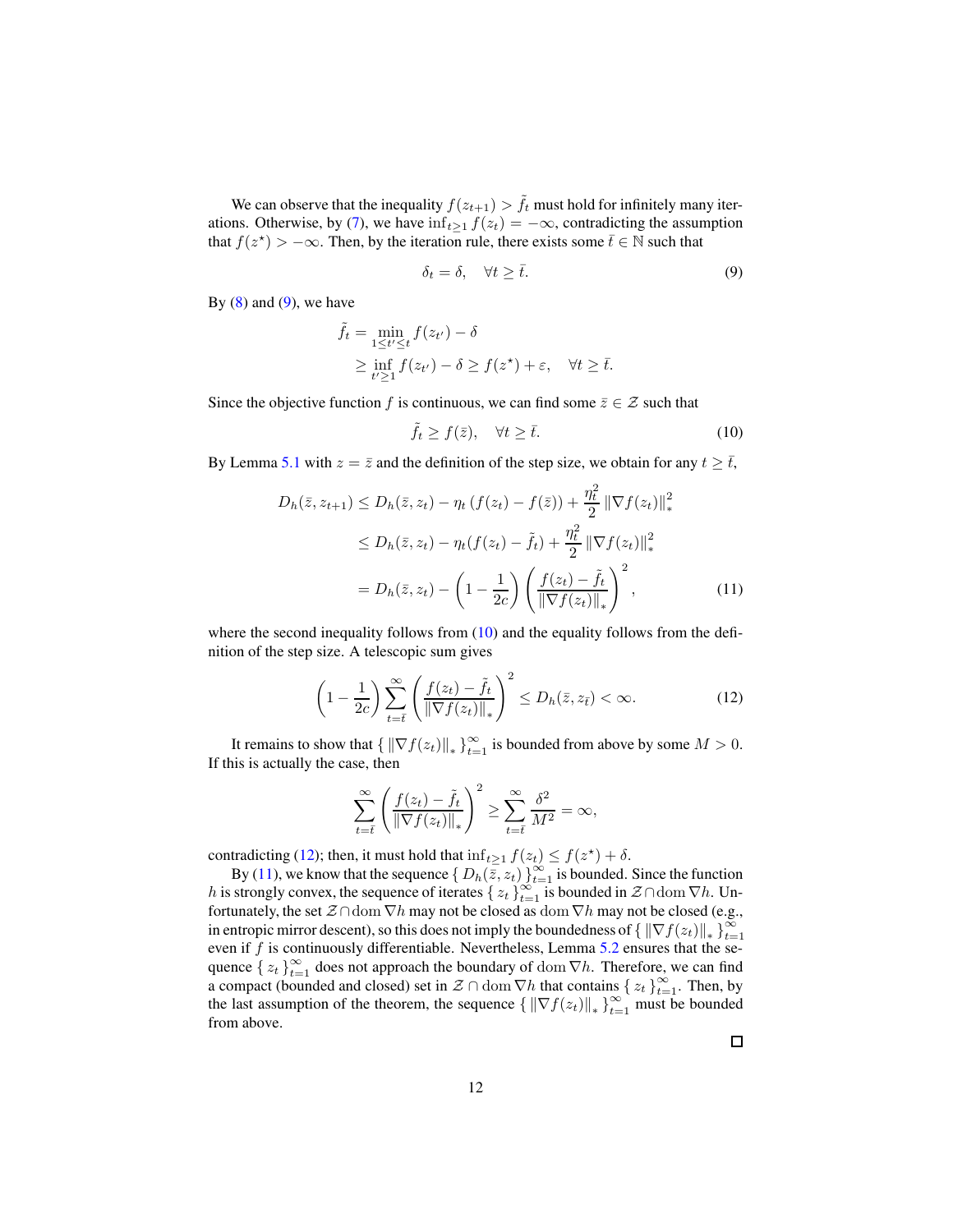Remark 5.3. *The convergence analysis indeed applies to convex non-differentiable objective functions, as long as there are locally bounded subgradients.*

### <span id="page-12-0"></span>5.3 Applicability of Theorem [5.3](#page-10-0) to Minimizing Quantum Rényi Divergences

The following proposition helps us to explain why the assumptions in Theorem [5.3](#page-10-0) hold for our considered problems in Section [3.](#page-3-1)

<span id="page-12-2"></span>**Proposition 5.1.** *The gradients of*  $f_{\text{Petz}}, f_{\text{sandA}}, f_{\text{cond}}$  *and*  $f_{\text{sandR}}$  *are upper bounded by the reciprocals of their minimum eigenvalues of*  $\sigma_B$  *in the Schatten* 1*-norm.* 

*Proof.* Using the cyclic property of trace and Hölder's inquality, one has

$$
\begin{aligned} \|\nabla f_{\text{Petz}}(\sigma_B)\|_1 &= \left\langle \mathbb{E}_{P_X} \frac{\sigma_B^{\frac{1-\alpha}{2}}(\rho_B^X)^{\alpha} \sigma_B^{\frac{1-\alpha}{2}}}{\text{Tr}\left[(\rho_B^X)^{\alpha} \sigma_B^{1-\alpha}\right]}, \sigma_B^{-1} \right\rangle \\ &\leq \left\|\sigma_B^{-1}\right\|_{\infty}. \end{aligned}
$$

Following similar reasoning, we have

$$
\|\nabla f_{\text{sandA}}(\sigma_B)\|_1 \le \left\|\sigma_B^{-1}\right\|_{\infty},
$$

and

$$
\|\nabla D_{\alpha}^* \left(\rho_{AB}||\tau_A \otimes \sigma_B\right)\|_1 \leq \left\|\sigma_B^{-1}\right\|_{\infty}.
$$

 $\Box$ 

One can observe that Theorem [5.3](#page-10-0) applies to solving the problems in Section [3](#page-3-1) by entropic mirror descent with the Polyak step size. The first assumption holds because the functions  $f_{\text{Petz}}, f_{\text{sandA}}, f_{\text{sandR}}$  are lower bounded by 0, and the function  $-f_{\text{cond}}$ is lower bounded by  $-\log \min\{|\mathcal{H}_A|, |\mathcal{H}_B|\}$  (see Section [3\)](#page-3-1). The second assumption holds as the closure of dom  $\nabla h$  corresponds to the set of positive semidefinite matrices, which contains the set of density matrices  $D$ . The third assumption holds because entropic mirror descent always generates full-rank iterates. The fourth assumption is satisfied: the gradient of the von Neumann entropy is locally bounded on its domain, which implies the essential smoothness property; the strong convexity property is already discussed in Section [4.1.](#page-7-1) We verify the last assumption as follows. Since  $\mathcal{Z} \cap \text{dom}\nabla h$  consists of full-rank matrices, the minimum eigenvalue of any density matrix in a compact subset of  $\mathcal{Z} \cap \text{dom } \nabla h$  is bounded away from zero. Hence, the gradient of  $f$  is bounded according to Propositions  $5.1$ .

### <span id="page-12-1"></span>6 Numerical Results

We report the numerical results of computing the four information-theoretic quantities in Section [3](#page-3-1) by entropic mirror descent with the Polyak step size. We compare the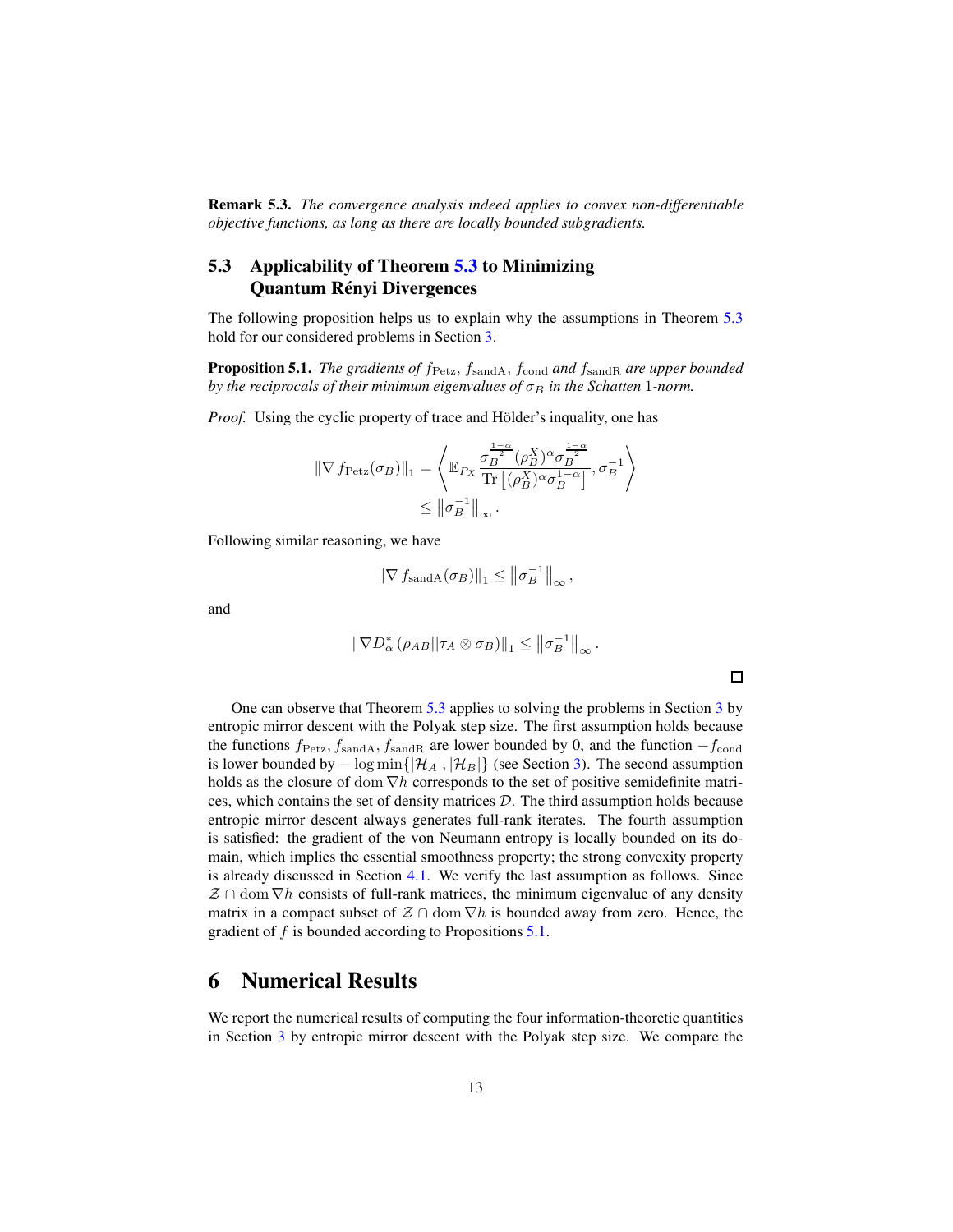

<span id="page-13-0"></span>Figure 1: Convergence speeds for computing the Petz–Augustin information of order  $\alpha = 0.5$  (upper) and  $\alpha = 2$  (bottom).

convergence speeds with those of entropic mirror descent with Armijo line search recall it is also guaranteed to converge (see Section [2\)](#page-2-1). We tried tuning the parameters in both methods to get fast convergence speeds.

Figure [1](#page-13-0) shows the results of computing the Petz–Augustin information for  $\alpha =$ 0.5 and  $\alpha = 2$ . The support cardinality of X is  $2^{10}$  and the dimension of  $\mathcal{H}_B$ equals  $2^7$  for both cases. The ensemble of quantum states,  $\{\rho_B^x\}_x$ , is generated by the [RandomDensityMatrix](http://www.qetlab.com/RandomDensityMatrix) function of the MATLAB toolbox QETLAB. The Fréchet derivative of the power function is computed by the MATLAB package given in [\[HL13\]](#page-18-11). We set  $\bar{\alpha} = 10$ ,  $r = \tau = 1/2$  for  $\alpha = 0.5$ , and  $\bar{\alpha} = 8$ ,  $r = \tau = 0.7$  for  $\alpha = 2$  in entropic mirror descent with Armijo line search, following the notations in [\[LC19\]](#page-18-5). We set  $\delta_1 = 2.5$  for  $\alpha = 0.5$ , and  $\delta_1 = 1$  for  $\alpha = 2$ , and  $\delta = 10^{-5}$ ,  $\gamma = 1.25$ ,  $\beta = 0.75$ for both cases in entropic mirror descent with the Polyak step size. We also show the numerical results of a direct extension of the fixed-point iteration proposed in [\[Nak19\]](#page-19-3) to the quantum case, i.e.

<span id="page-13-1"></span>
$$
\sigma_B^{t+1} = -\left(\sigma_B^t\right)^{\frac{1}{2}} \nabla f_{\text{Petz}}\left(\sigma_B^t\right) \left(\sigma_B^t\right)^{\frac{1}{2}},\tag{13}
$$

for which we label as "Augustin" in the figure, though it lacks a convergence guarantee in the quantum case.

Figure [2](#page-14-0) shows the results of computing the sandwiched Augustin information for  $\alpha = 0.5$  and  $\alpha = 10$ . The support cardinality of X is  $2^{10}$  and the dimension of  $\mathcal{H}_B$ equals  $2^7$  for both cases. We set  $\bar{\alpha} = 7$ ,  $r = \tau = 0.6$  for  $\alpha = 0.5$ , and  $\bar{\alpha} = 4$ ,  $r = \tau =$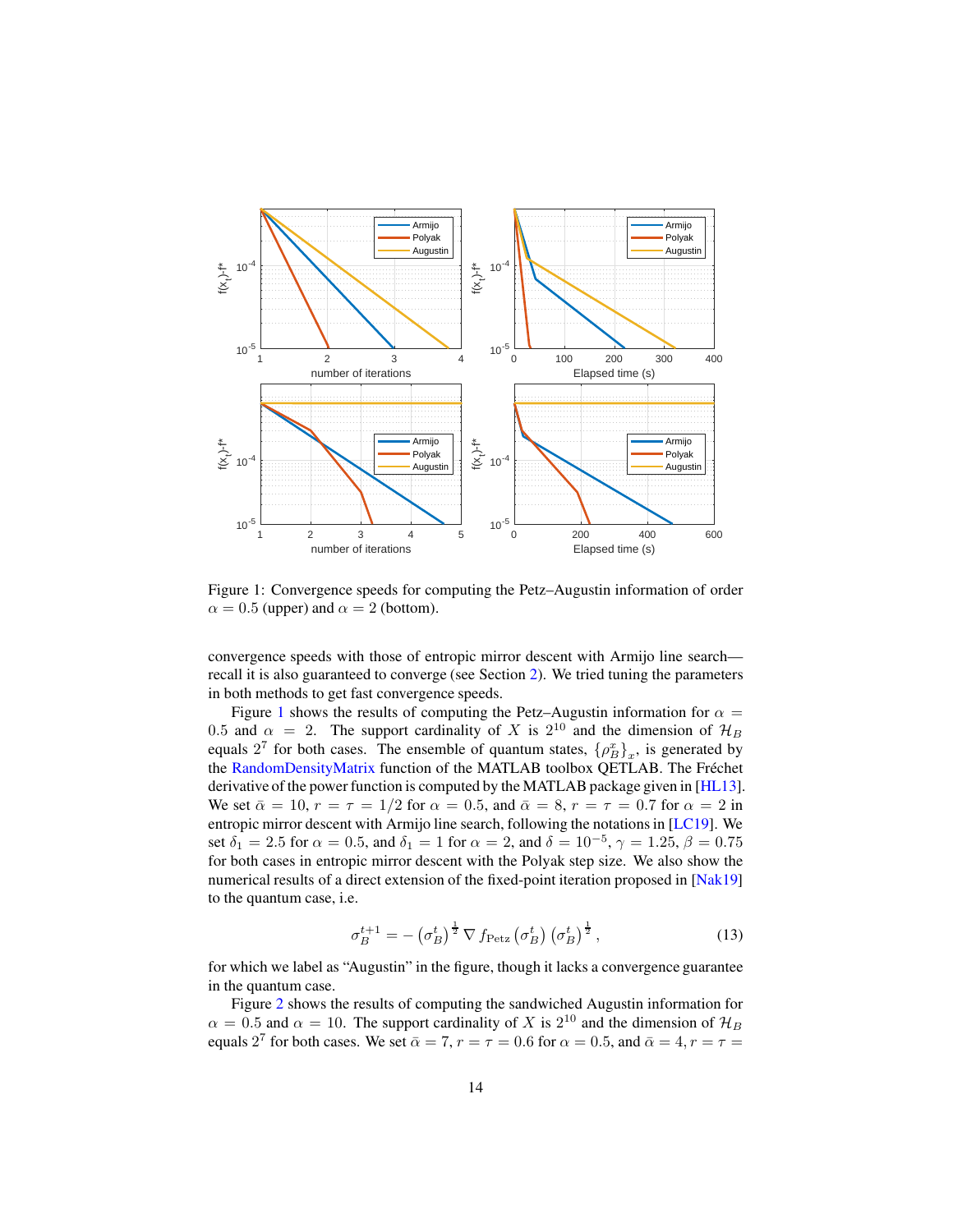

<span id="page-14-0"></span>Figure 2: Convergence speeds for computing the sandwiched Augustin information of order  $\alpha = 0.5$  (upper) and  $\alpha = 10$  (bottom).

0.7 for  $\alpha = 10$  in entropic mirror descent with Armijo line search. We set  $\delta_1 = 5$  for  $\alpha = 0.5$ , and  $\delta_1 = 1$  for  $\alpha = 10$ , and  $\gamma = 1.3$ ,  $\beta = 0.7$ ,  $\delta = 10^{-5}$  for both cases in entropic mirror descent with the Polyak step size. We also show the numerical results of a direct extension of the fixed-point iteration proposed in [\[Nak19\]](#page-19-3) to the quantum case, for which we label as "Augustin" in the figure. The formula can be obtained by replacing  $\nabla f_{\text{Petz}}$  with  $\nabla f_{\text{sandA}}$  in [\(13\)](#page-13-1).

Figure [3](#page-15-0) shows the results of computing the conditional sandwiched Rényi entropy and sandwiched Rényi information, both of order  $\alpha = 10$ . The dimensions of  $\mathcal{H}_A$  and  $\mathcal{H}_B$  are both  $2^6$ . We set  $\bar{\alpha} = 8, r = \tau = 0.6$  in entropic mirror descent with Armijo line search. We set  $\delta_1 = 1, \delta = 10^{-5}, \gamma = 1.3$ , and  $\beta = 0.7$  in entropic mirror descent with the Polyak step size.

Since the optimal value is unknown, in the three figures, we approximate the optimal value by the result of entropic mirror descent with Armijo line search after 100 iterations. The approximations are denoted by  $f^*$  in the figures.

Obviously, entropic mirror descent with the Polyak step size is competitive in terms of the elapsed time, though in terms of the number of iterations, it seems to be slower for computing the conditional sandwiched Rényi entropy and the sandwiched Rényi information. The reason is that entropic mirror descent with Armijo line search requires evaluating the function value at an indefinite number of points in each iteration, which introduces additional computational burden. The quantum extension of the fixed-point iteration in [\[Nak19\]](#page-19-3) looks also competitive for computing the Petz-Augustin informa-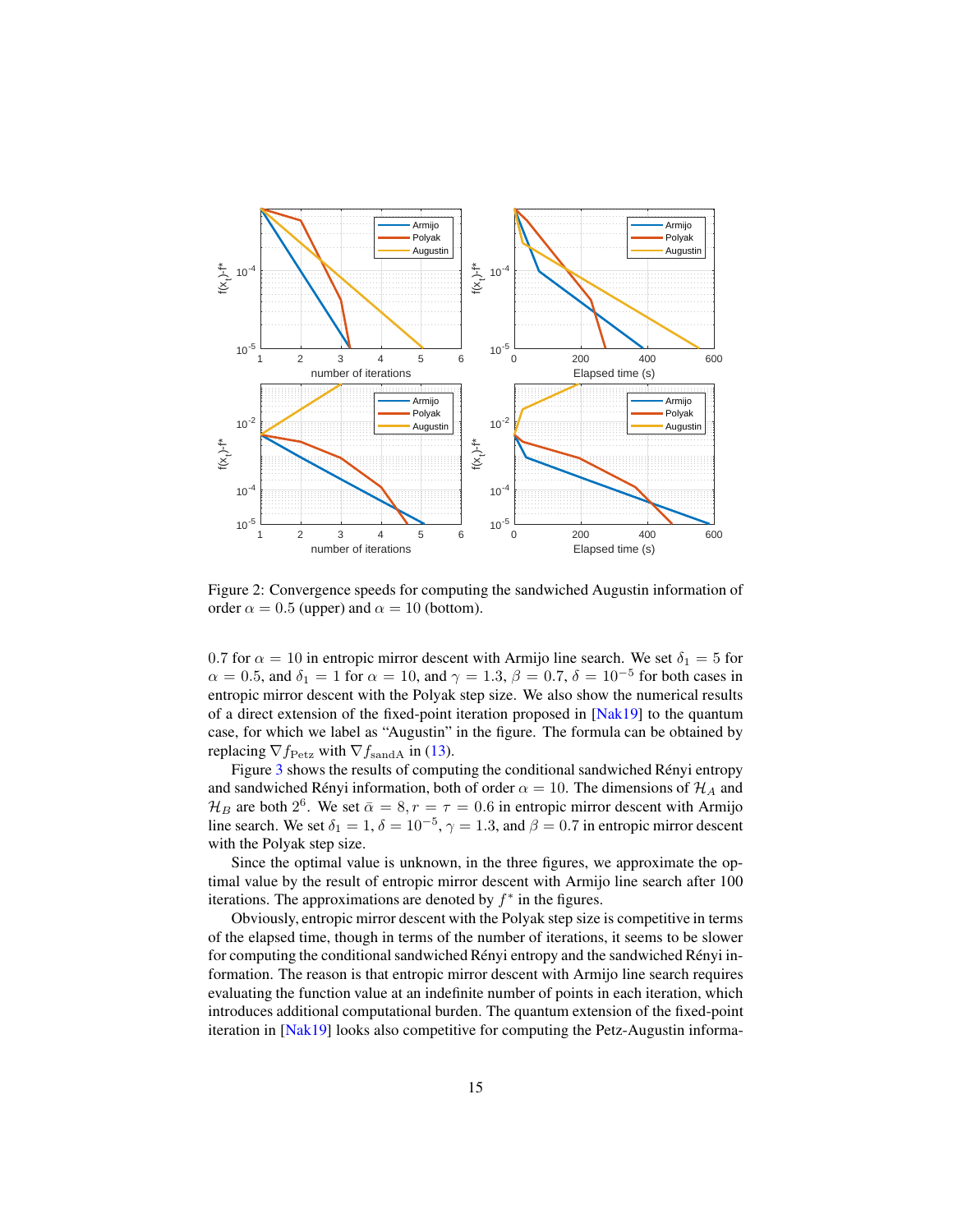

<span id="page-15-0"></span>Figure 3: Convergence speeds for computing the conditional sandwiched Rényi entropy (upper) and the sandwiched Rényi information (bottom), both of order  $\alpha = 10$ .

tion and the sandwiched Augustin information of order 0.5, but fails to converge for the order-2 case and the order-10 case—recall that this heuristic extension lacks a convergence guarantee currently.

### 7 Concluding Remarks

We have proposed mirror descent with the Polyak step size and established its convergence. Numerical results show that for minimizing R´enyi divergences, entropic mirror descent with the Polyak step size is competitive in the convergence speed. A drawback of our method is that it only guarantees convergence to approximate solution, and the desired numerical accuracy needs to be given as a parameter of the method. We are working on improving the proposed method such that it provably converges to the optimum while keeping the current computational efficiency.

Our convergence guarantee is applicable to many other optimization problems in quantum information studies, such as computing the relative entropy of any quan-tum resource [\[VPRK97,](#page-20-6) [FGSLB15,](#page-17-7) [CG19\]](#page-17-8), optimizing quantum entropies with en-ergy constraints [\[Hol12\]](#page-18-12), minimizing the second argument of the  $\varepsilon$ -hypothesis testing divergence [\[MW14,](#page-19-12) Definition 17], computing the quantum rate distortion function [\[DHW13,](#page-17-9) [DHWW13\]](#page-17-10), and computing the quantum information bottleneck function and related quantities [\[DHW19,](#page-17-11) [CDR19,](#page-16-9) [CDR21\]](#page-17-12). To efficiently implement mirror descent with the Polyak step size in these problems, however, is non-trivial and left as a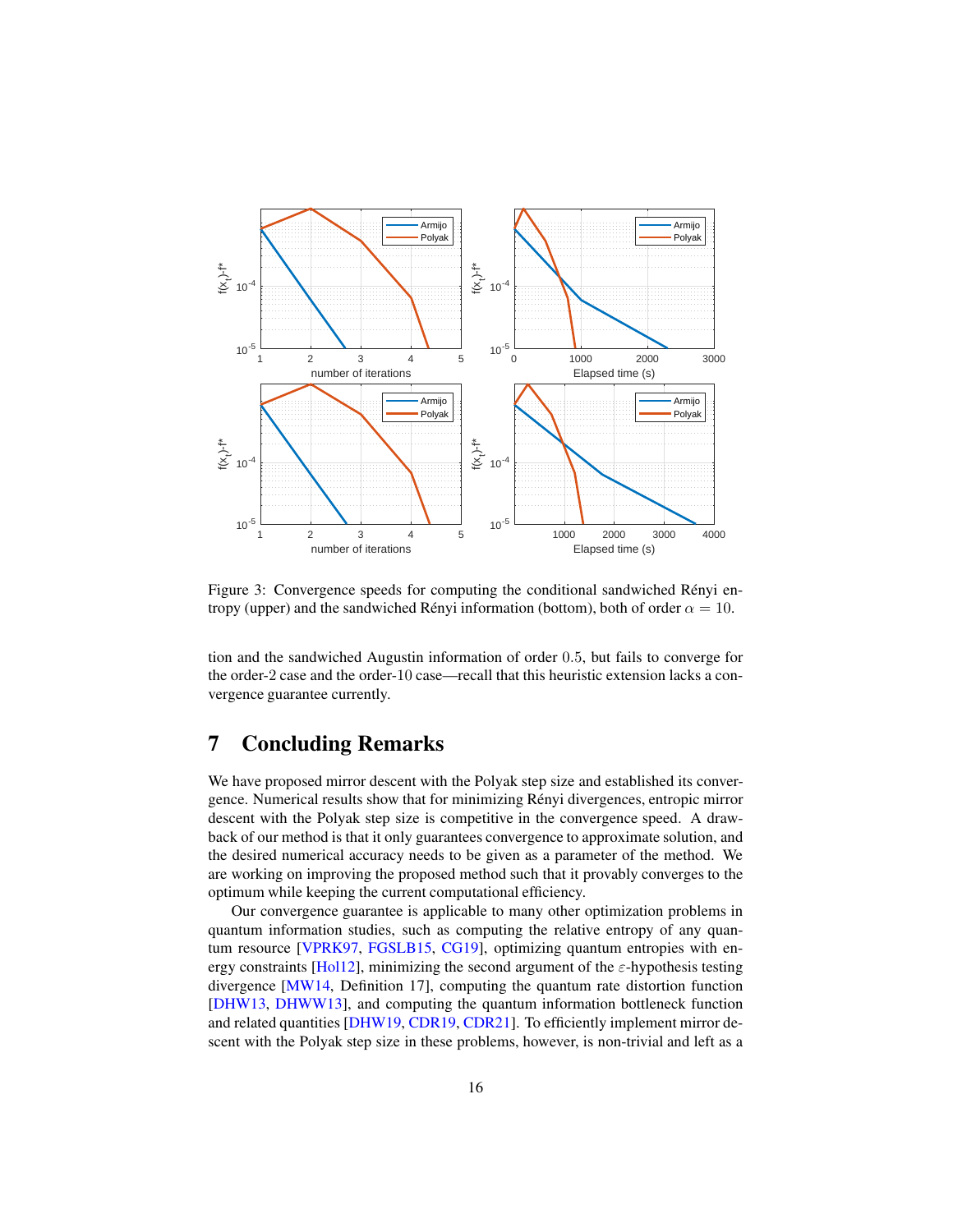future work.

In the numerical experiments, we always choose the initial iterates to be  $I/d$ , where d is the dimension of  $\mathcal{H}_B$ . Whereas  $I/d$  seems to be a natural choice and our convergence guarantee holds regardless of the specific choice of the initial iterate, we observe that if we change the initial iterate, we need to tune the parameters in the proposed algorithm again to achieve a fast convergence speed. We are working on incorporating line search techniques into the proposed algorithm, in order to accelerate the proposed algorithm and increase its robustness in convergence speed with respect to the choice of the initial iterate.

### References

- <span id="page-16-4"></span>[AHKS87] Ellen Allen, Richard Helgason, Jeffery Kennington, and Bala Shetty. A generalization of Polyak's convergence result for subgradient optimization. *Math. Program.*, 37:309–317, 1987.
- <span id="page-16-2"></span>[AT06] Alfred Auslender and Marc Teboulle. Interior gradient and proximal methods for convex and conic optimization. *SIAM J. Optim.*, 16(3):697– 725, 2006.
- <span id="page-16-8"></span>[BB97] Heinz H. Bauschke and Jonathan M. Borwein. Legendre functions and the method of random Bregman projections. *J. of Convex Anal.*, 1(1):27– 67, 1997.
- <span id="page-16-3"></span>[BBT17] Heinz H. Bauschke, Jérôme Bolte, and Marc Teboulle. A descent lemma beyond Lipschitz gradient continuity: first-order methods revisited and applications. *Math. Oper. Res.*, 42(2):330–348, 2017.
- <span id="page-16-6"></span>[Bha97] Rajendra Bhatia. *Matrix Analysis*. Springer, New York, NY, 1997.
- <span id="page-16-0"></span>[BT03] Amir Beck and Marc Teboulle. Mirror descent and nonlinear projected subgradient methods for convex optimization. *Oper. Res. Lett.*, 31:167– 175, 2003.
- <span id="page-16-1"></span>[BTN15] Aharon Ben-Tal and Arkadi Nemirovski. Lectures on modern convex optimization. 2015.
- <span id="page-16-7"></span>[Bub15] Sébastien Bubeck. Convex optimization: Algorithms and complexity. *Found. Trends Mach. Learn.*, 8(3–4):231–358, 2015.
- <span id="page-16-5"></span>[BZK20] Leonard Berrada, Andrew Zisserman, and M. Pawan Kumar. Training neural networks for and by interpolation. In *Proc. 37th Int. Conf. Machine Learning*, pages 799–809, 2020.
- <span id="page-16-9"></span>[CDR19] Hao-Chung Cheng, Nilanjana Datta, , and Cambyse Rouzé. Strong converse bounds in quantum network information theory: distributed hypothesis testing and source coding. 2019. arXiv:1905.00873.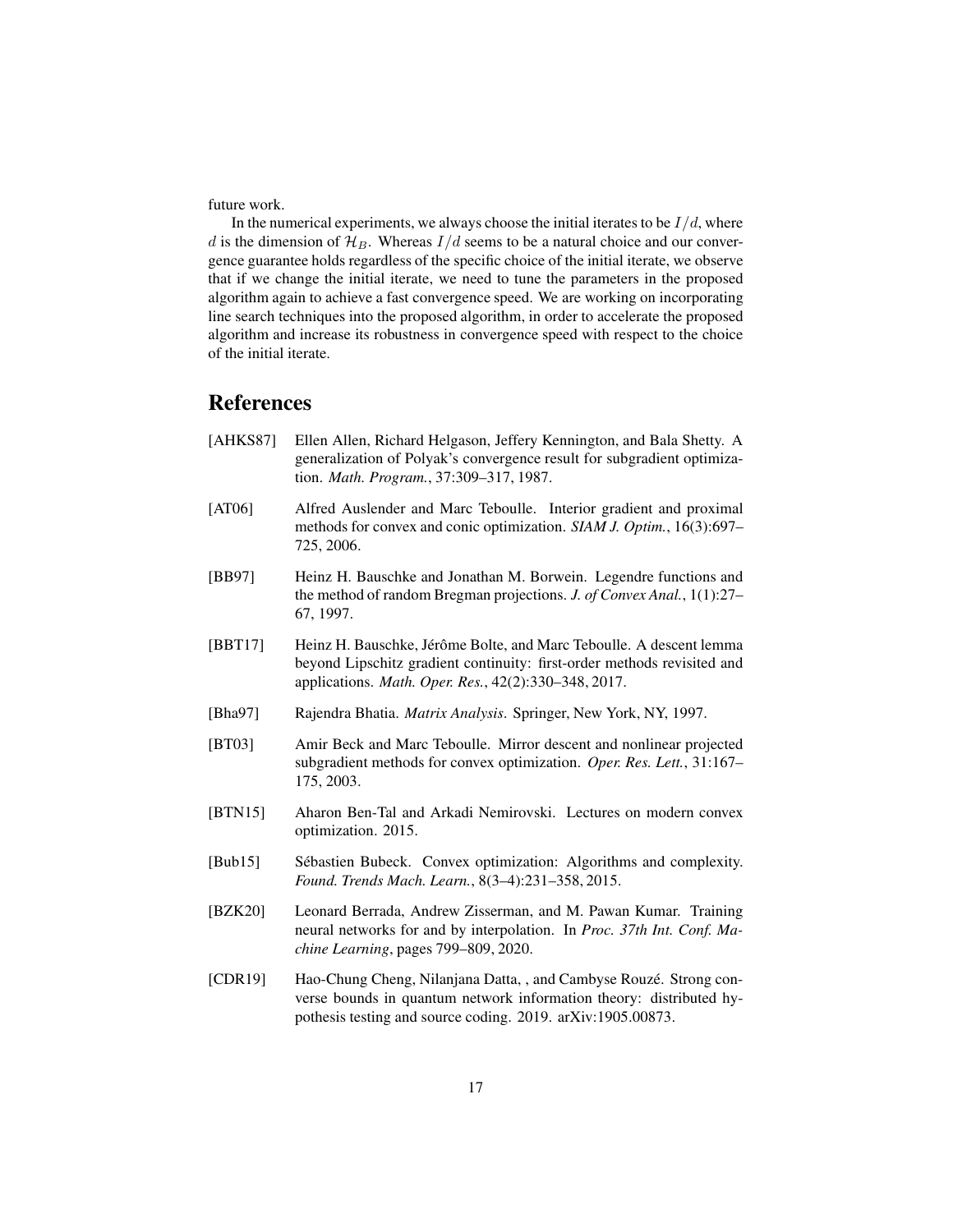- <span id="page-17-12"></span>[CDR21] Hao-Chung Cheng, Nilanjana Datta, and Cambyse Rouzé. Strong converse bounds in quantum network information theory. *IEEE Transactions on Information Theory*, 67(4):2269–2292, Apr. 2021.
- <span id="page-17-8"></span>[CG19] Eric Chitambar and Gilad Gour. Quantum resource theories. *Reviews of Modern Physics*, 91(2), Apr. 2019.
- <span id="page-17-2"></span>[CGH18] Hao-Chung Cheng, Li Gao, and Min-Hsiu Hsieh. Properties of scaled noncommutative Rényi and Augustin information. 2018. arXiv:1811.0421.
- <span id="page-17-4"></span>[CHDH18] Hao-Chung Cheng, Eric P. Hanson, Nilanjana Datta, and Min-Hsiu Hsieh. Duality between source coding with quantum side information and c-q channel coding. 2018. arXiv:1809.11143.
- <span id="page-17-5"></span>[CHDH21] Hao-Chung Cheng, Eric P. Hanson, Nilanjana Datta, and Min-Hsiu Hsieh. Non-asymptotic classical data compression with quantum side information. *IEEE Transactions on Information Theory*, 67(2), Feb. 2021.
- <span id="page-17-1"></span>[CHT19] Hao-Chung Cheng, Min-Hsiu Hsieh, and Marco Tomamichel. Quantum sphere-packing bounds with polynomial prefactors. *IEEE Transactions on Information Theory*, 65(5):2872–2898, May 2019.
- <span id="page-17-9"></span>[DHW13] Nilanjana Datta, Min-Hsiu Hsieh, and Mark M. Wilde. Quantum rate distortion, reverse Shannon theorems, and source-channel separation. *IEEE Transactions on Information Theory*, 59(1):615–630, Jan. 2013.
- <span id="page-17-11"></span>[DHW19] Nilanjana Datta, Christoph Hirche, and Andreas Winter. Convexity and operational interpretation of the quantum information bottleneck function. In *2019 IEEE International Symposium on Information Theory (ISIT)*. IEEE, July 2019.
- <span id="page-17-10"></span>[DHWW13] Nilanjana Datta, Min-Hsiu Hsieh, Mark M. Wilde, and Andreas Winter. Quantum-to-classical rate distortion coding. *Journal of Mathematical Physics*, 54(4):042201, Apr. 2013.
- <span id="page-17-6"></span>[DLLM21] Ryan D'Orazio, Nicolas Loizou, Issam Laradji, and Ioannis Mitliagkas. Stochastic mirror descent: Convergence analysis and adaptive variants via the mirror stochastic Polyak stepsize. 2021. arXiv:2110.15412v2.
- <span id="page-17-3"></span>[Dup21] Frédéric Dupuis. Privacy amplification and decoupling without smoothing. 2021. arXiv:2105.05342.
- <span id="page-17-0"></span>[DW17] Marco Dalai and Andreas Winter. Constant compositions in the sphere packing bound for classical-quantum channels. *IEEE Transactions on Information Theory*, 63(9), Sept. 2017.
- <span id="page-17-7"></span>[FGSLB15] Gilad Gour Fernando G. S. L. Brandão. Reversible framework for quantum resource theories. *Physical Review Letters*, 115(7), Aug. 2015.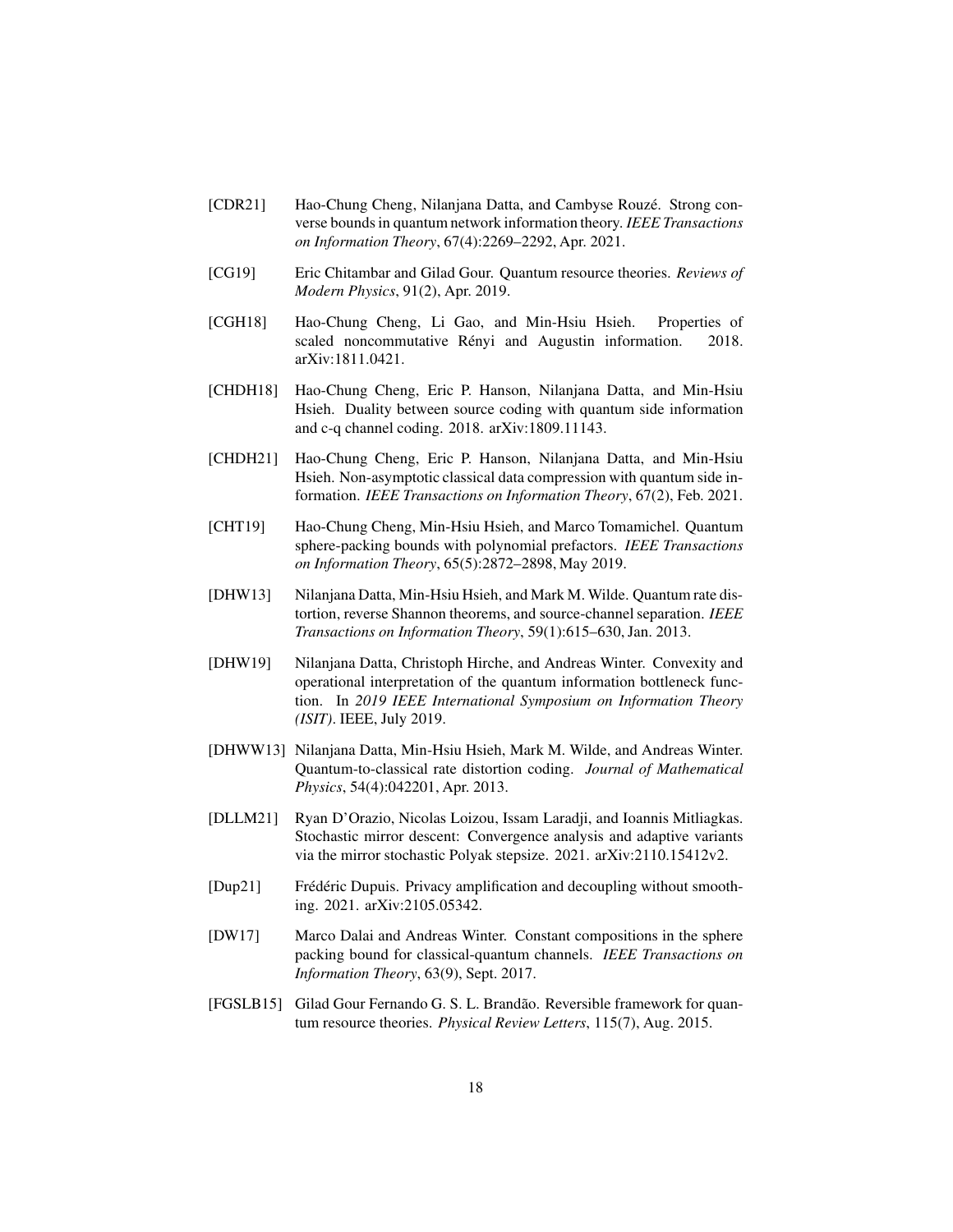- <span id="page-18-7"></span>[Gof77] Jean-Louis Goffin. On convergence rates of subgradient optimization methods. *Math. Program.*, 13:329–347, 1977.
- <span id="page-18-0"></span>[Hay17] Masahito Hayashi. *Quantum Information Theory*. Springer Berlin Heidelberg, 2017.
- <span id="page-18-11"></span>[HL13] Nicholas J. Higham and Lijing Lin. An improved Schur–Padé algorithm for fractional powers of a matrix and their fréchet derivatives. *SIAM J. Matrix Anal. Appl.*, 34(3):1341–1360, 2013.
- <span id="page-18-12"></span>[Hol12] Alexander S. Holevo. *Quantum Systems, Channels, Information*. De Gruyter, Nov. 2012.
- <span id="page-18-9"></span>[HOT81] Fumio Hiai, Masanori Ohya, and Makoto Tsukada. Sufficiency, KMS condition and relative entropy in von Neumann algebras. *Pac. J. Math.*, 96(1):99–109, 1981.
- <span id="page-18-8"></span>[HP14] Fumio Hiai and Dénes Petz. *Introduction to Matrix Analysis and Applications*. Springer International Publishing, 2014.
- <span id="page-18-2"></span>[HT16] Masahito Hayashi and Marco Tomamichel. Correlation detection and an operational interpretation of the R´enyi mutual information. *Journal of Mathematical Physics*, 57(10):102201, Oct. 2016.
- <span id="page-18-10"></span>[JN12] Anatoli Juditsky and Arkadi Nemirovski. First-order methods for nonsmooth convex large-scale optimization, I: General purpose methods. In Suvrit Sra, Sebastian Nowozin, and Stephen J. Wright, editors, *Optimization for Machine Learning*, chapter 5. MIT Press, Cambridge, MA, 2012.
- <span id="page-18-4"></span>[KBLG18] George C. Knee, Eliot Bolduc, Jonathan Leach, and Erik M. Gauger. Quantum process tomography via completely positive and tracepreserving projection. *Phys. Rev. A*, 2018.
- <span id="page-18-3"></span>[KRS09] Robert Konig, Renato Renner, and Christian Schaffner. The operational meaning of min- and max-entropy. *IEEE Transactions on Information Theory*, 55(9):4337–4347, Sept. 2009.
- <span id="page-18-1"></span>[KW20] Sumeet Khatri and Mark M. Wilde. Principles of quantum communication theory: A modern approach. 2020. arXiv:2011.04672.
- <span id="page-18-5"></span>[LC19] Yen-Huan Li and Volkan Cevher. Convergence of the exponentiated gradient method with Armijo line search. *J. Optim. Theory Appl.*, 181(2):588–607, 2019.
- <span id="page-18-6"></span>[LFN18] Haihao Lu, Robert M. Freund, and Yurii Nesterov. Relatively smooth convex optimization by first-order methods, and applications. *SIAM J. Optim.*, 28(1):333–354, 2018.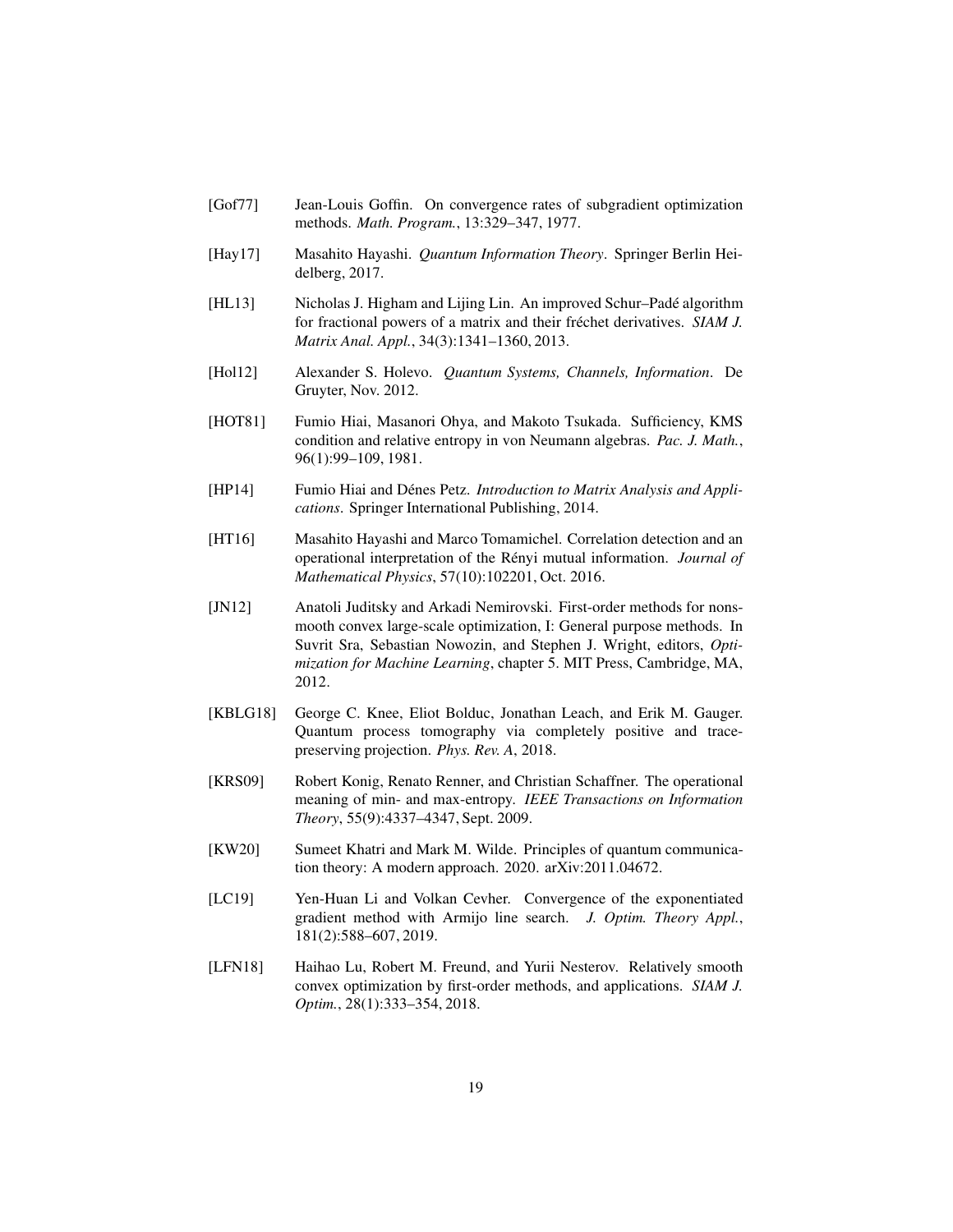- <span id="page-19-8"></span>[LVLLJ21] Nicolas Loizou, Sharan Vaswani, Issam Laradji, and Simon Lacoste-Julien. Stochastic Polyak step-size for SGD: An adaptive learning rate for fast convergence. In *Proc. 24th Int. Conf. Artificial Intelligence and Statistics*, pages 1306–1314, 2021.
- <span id="page-19-11"></span>[MLDS<sup>+</sup>13] Martin Müller-Lennert, Frédéric Dupuis, Oleg Szehr, Serge Fehr, and Marco Tomamichel. On quantum Rényi entropies: A new generalization and some properties. *Journal of Mathematical Physics*, 54(12):122203, 2013.
- <span id="page-19-0"></span>[MO17] Milán Mosonyi and Tomohiro Ogawa. Strong converse exponent for classical-quantum channel coding. *Communications in Mathematical Physics*, 355(1):373–426, June 2017.
- <span id="page-19-1"></span>[MO21] Milan Mosonyi and Tomohiro Ogawa. Divergence radii and the strong converse exponent of classical-quantum channel coding with constant compositions. *IEEE Transactions on Information Theory*, 67(3):1668– 1698, Mar. 2021.
- <span id="page-19-12"></span>[MW14] William Matthews and Stephanie Wehner. Finite blocklength converse bounds for quantum channels. *IEEE Transactions on Information Theory*, 60(11):7317–7329, Nov. 2014.
- <span id="page-19-3"></span>[Nak19] B. Nakiboğlu. The Augustin capacity and center. *Probl. Inf. Transm.*, 55(4):299–342, 2019.
- <span id="page-19-7"></span>[NB00] Angelia Nedić and Dimitri P. Bertsekas. Convergence rate of incremental subgradient algorithms. In S. Uryasev and P. Pardalos, editors, *Stochastic Optimization: Algorithms and Applications*, pages 263–304. Kluwer Academic, 2000.
- <span id="page-19-6"></span>[NB01] Angelia Nedić and Dimitri P. Bertsekas. Incremental subgradient methods for nondifferentiable optimization. *SIAM J. Optim.*, 12(1):109–138, 2001.
- <span id="page-19-4"></span>[NY83] A. S. Nemirovsky and D. B. Yudin. *Problem Complexity and Method Efficiency in Optimization*. John Wiley & Sons, Chichester, 1983.
- <span id="page-19-9"></span>[OP19] Adam M. Oberman and Mariana Prazeres. Stochastic gradient descent with Polyak's learning rate. 2019. arXiv:1903.08688.
- <span id="page-19-10"></span>[Pet86] D´enes Petz. Quasi-entropies for finite quantum systems. *Reports on Mathematical Physics*, 23(1):57–65, Feb. 1986.
- <span id="page-19-5"></span>[Pol69] Boris T. Polyak. Minimization of unsmooth functionals. *Z. Vychisl. Mat. i Mat. Fiz.*, 9:509–521, 1969.
- <span id="page-19-2"></span>[Ren05] Rennato Renner. Security of quantum key distribution. 2005. PhD thesis, ETH Zurich, arXiv: quant-ph/0512258.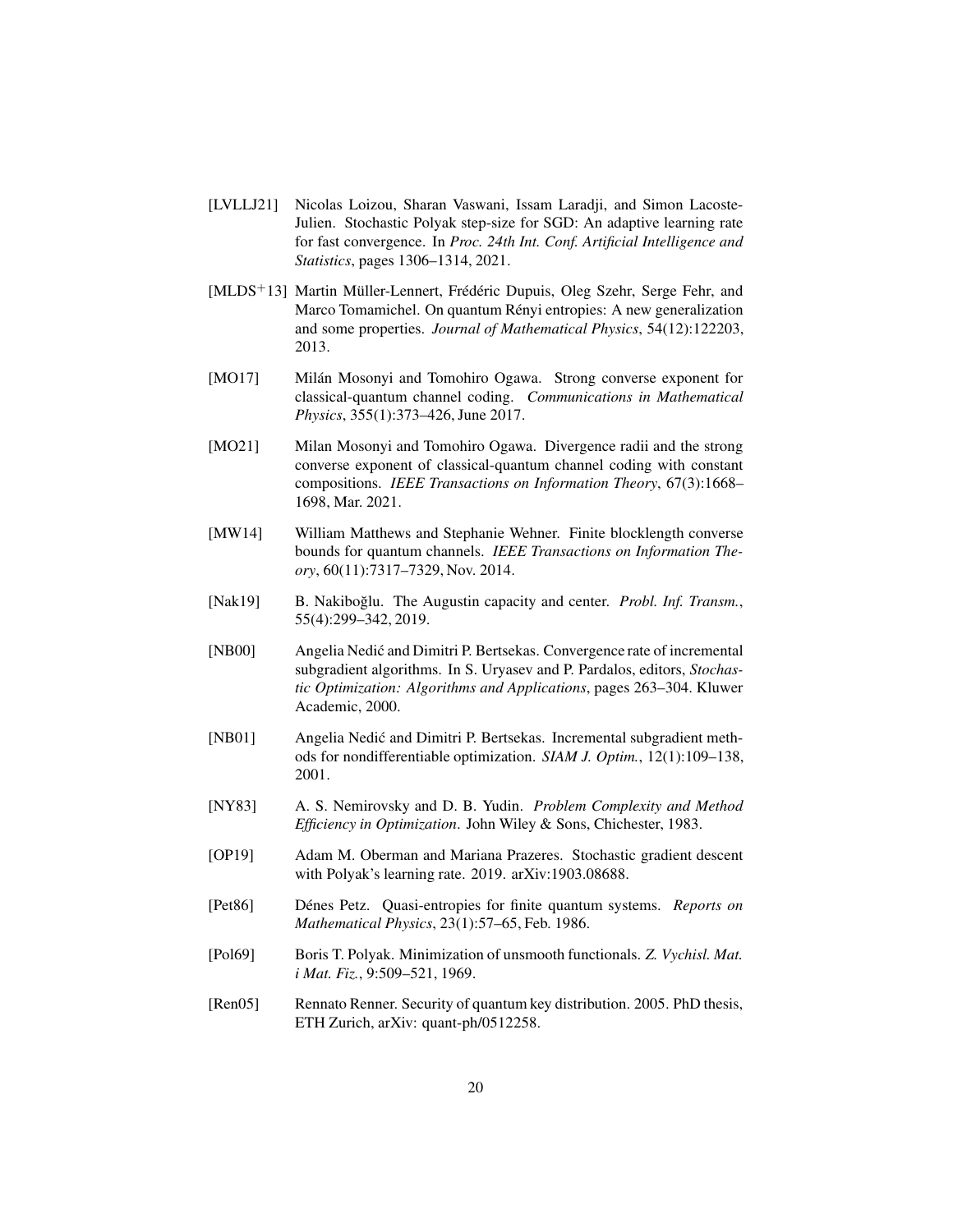- <span id="page-20-4"></span>[Teb18] Marc Teboulle. A simplified view of first order methods for optimization. *Math. Program., Ser. B*, 170:67–96, 2018.
- <span id="page-20-2"></span>[Tom12] Marco Tomamichel. Smooth entropies: A tutorial with focus on applications in cryptography. 2012. http://2012.qcrypt.net/.
- <span id="page-20-0"></span>[Tom16] Marco Tomamichel. *Quantum Information Processing with Finite Resources*. Springer International Publishing, 2016.
- <span id="page-20-6"></span>[VPRK97] V. Vedral, M. B. Plenio, M. A. Rippin, and P. L. Knight. Quantifying entanglement. *Physical Review Letters*, 78:2275–2279, Mar. 1997.
- <span id="page-20-1"></span>[Wil17] Mark M. Wilde. *Quantum Information Theory*. Cambridge University Press, 2 edition, 2017.
- <span id="page-20-5"></span>[WWY14] Mark M. Wilde, Andreas Winter, and Dong Yang. Strong converse for the classical capacity of entanglement-breaking and Hadamard channels via a sandwiched Rényi relative entropy. *Communications in Mathematical Physics*, 331(2):593–622, July 2014.
- <span id="page-20-3"></span>[YFT19] Akram Youssry, Christopher Ferrie, and Marco Tomamichel. Efficient online quantum state estimation using a matrix-exponentiated gradient method. *New J. Phys.*, 21(033006), 2019.

### A Dimension Dependence

It is well known that entropic mirror descent is efficient when the parameter dimension is large. In particular, assuming the objective function is convex and Lipschitz, the convergence speed of entropic mirror descent is only logartihmically dependent on the parameter dimension, exhibiting a polynomial improvement over gradient descent (see, e.g., [\[JN12,](#page-18-10) [Bub15\]](#page-16-7)). Unfortunately, the objective functions we consider are not Lipschitz. We conduct numerical experiments to study how the convergence speed of entropic mirror descent with the Polyak step size scales with the parameter dimension.

We consider the effect of the dimension of  $\mathcal{H}_B$  on the iteration complexity, the number of iterations required to achieve an optimization error requirement, of entropic mirror descent with the Polyak step size. The iteration number and the corresponding elapsed time are recorded when the error  $f(x_t) - f(x^*)$  is less than  $10^{-5}$ . The results for minimizing the Petz–Augustin information [\(1\)](#page-3-0) and sandwiched Augustin information [\(2\)](#page-4-1) are presented in Figure [4.](#page-21-0) For computing the Petz–Augustin information, we set  $\delta_1 = 4$ ,  $\delta = 10^{-5}$ ,  $\rho = 1.25$ , and  $\beta = 0.75$  in our method; for computing the sandwiched Augustin information, we set  $\delta_1 = 5$ ,  $\delta = 10^{-5}$ ,  $\rho = 1.1$ , and  $\beta = 0.9$ . The support cardinality of  $X$  is 10. The results for minimizing the conditional sandwiched Rényi entropy  $(4)$  and sandwiched Rényi information  $(5)$  are presented in Figure [5.](#page-21-1) For both cases, we set  $\delta_1 = 1, \delta = 10^{-5}, \rho = 1.1$ , and  $\beta = 0.9$  in our method. The dimension of  $\mathcal{H}_A$  is also 10. We can observe that the iteration complexities grow sub-linearly with the dimension. We also plot the elapsed time for the reader's reference.